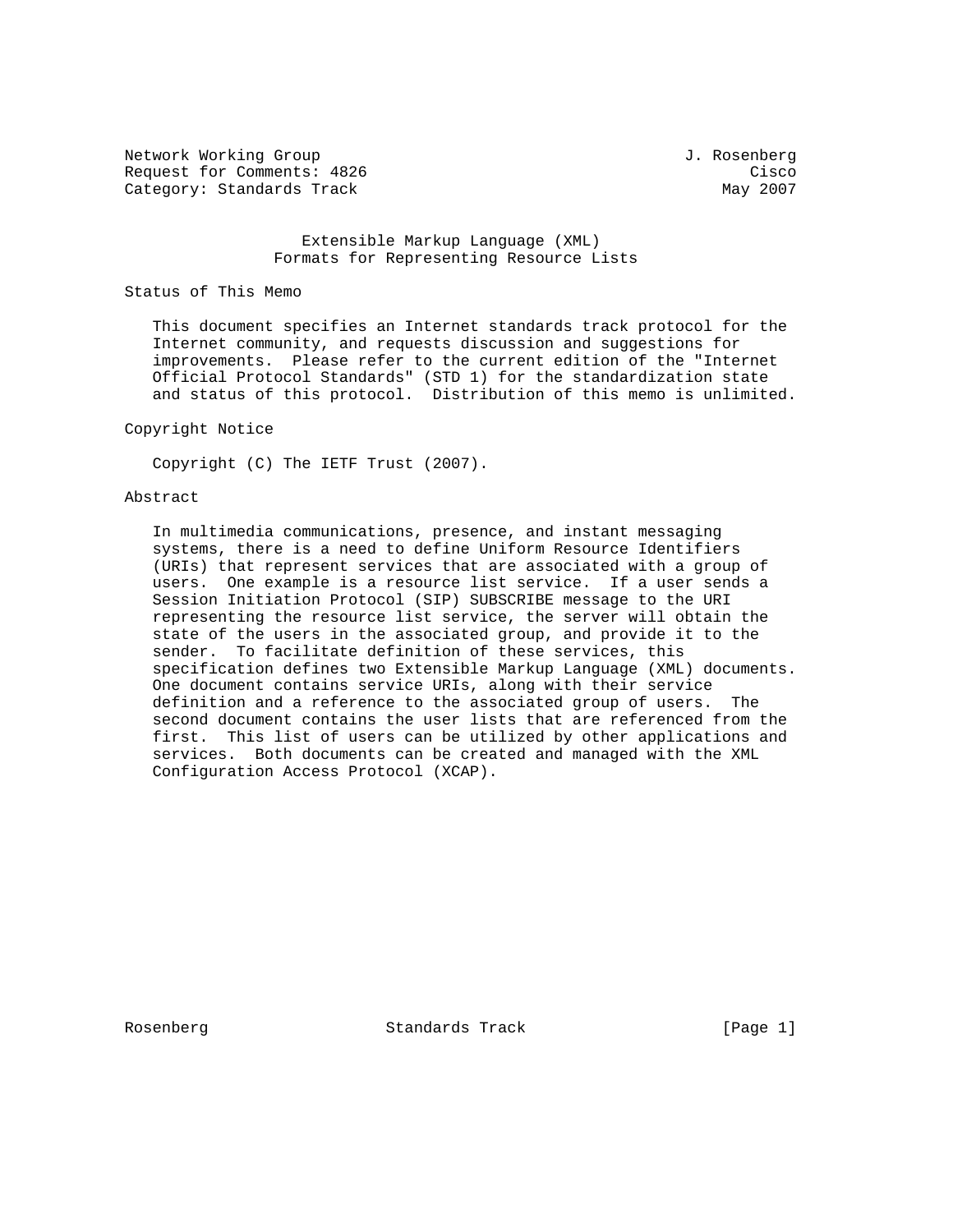| Table of Contents |  |
|-------------------|--|
|-------------------|--|

| 1.     |                                                |  |  | 3              |
|--------|------------------------------------------------|--|--|----------------|
| 2.     |                                                |  |  | 4              |
| 3.     |                                                |  |  | 4              |
| 3.1.   |                                                |  |  | $\overline{4}$ |
| 3.2.   |                                                |  |  | 8              |
| 3.3.   |                                                |  |  | 9              |
|        |                                                |  |  | 10             |
| 3.4.1. | Application Unique ID                          |  |  | 10             |
| 3.4.2. |                                                |  |  | 10             |
|        |                                                |  |  |                |
| 3.4.3. |                                                |  |  | 10             |
| 3.4.4. | Default Namespace                              |  |  | 10             |
| 3.4.5. | Additional Constraints                         |  |  | 11             |
| 3.4.6. |                                                |  |  | 11             |
| 3.4.7. | Naming Conventions                             |  |  | 11             |
| 3.4.8. | Resource Interdependencies 12                  |  |  |                |
| 3.4.9. | Authorization Policies 12                      |  |  |                |
| 4.     |                                                |  |  | 13             |
| 4.1.   |                                                |  |  | 13             |
| 4.2.   |                                                |  |  |                |
| 4.3.   |                                                |  |  | 15             |
| 4.4.   |                                                |  |  | 16             |
| 4.4.1. | Application Unique ID                          |  |  | 16             |
| 4.4.2. |                                                |  |  | 16             |
| 4.4.3. |                                                |  |  | 16             |
| 4.4.4. | Default Namespace                              |  |  | 16             |
| 4.4.5. | Additional Constraints                         |  |  | 16             |
| 4.4.6. |                                                |  |  |                |
|        |                                                |  |  |                |
| 4.4.7. | Naming Conventions                             |  |  | 17             |
| 4.4.8. | Resource Interdependencies                     |  |  | 18             |
| 4.4.9. | Authorization Policies                         |  |  | 20             |
| 4.5.   | Usage of an RLS Services Document by an RLS    |  |  | 20             |
| 5.     | SIP URI Canonicalization 22                    |  |  |                |
| б.     |                                                |  |  | 23             |
| 7.     |                                                |  |  | 24             |
| 8.     |                                                |  |  |                |
| 8.1.   | XCAP Application Unique IDs                    |  |  | 24             |
| 8.1.1. |                                                |  |  | 24             |
| 8.1.2. |                                                |  |  | 24             |
| 8.2.   | MIME Type Registrations                        |  |  | 25             |
| 8.2.1. | application/resource-lists+xml                 |  |  | 25             |
| 8.2.2. | application/rls-services+xml                   |  |  | 26             |
|        | 8.3. URN Sub-Namespace Registrations 27        |  |  |                |
| 8.3.1. | urn:ietf:params:xml:ns:resource-lists 27       |  |  |                |
| 8.3.2. | $urn: i \in f : params: xml: ns: rls-services$ |  |  | 28             |
|        |                                                |  |  |                |
| 8.4.   |                                                |  |  | 28             |
| 8.4.1. | urn:ietf:params:xml:schema:resource-lists 28   |  |  |                |

Rosenberg Standards Track [Page 2]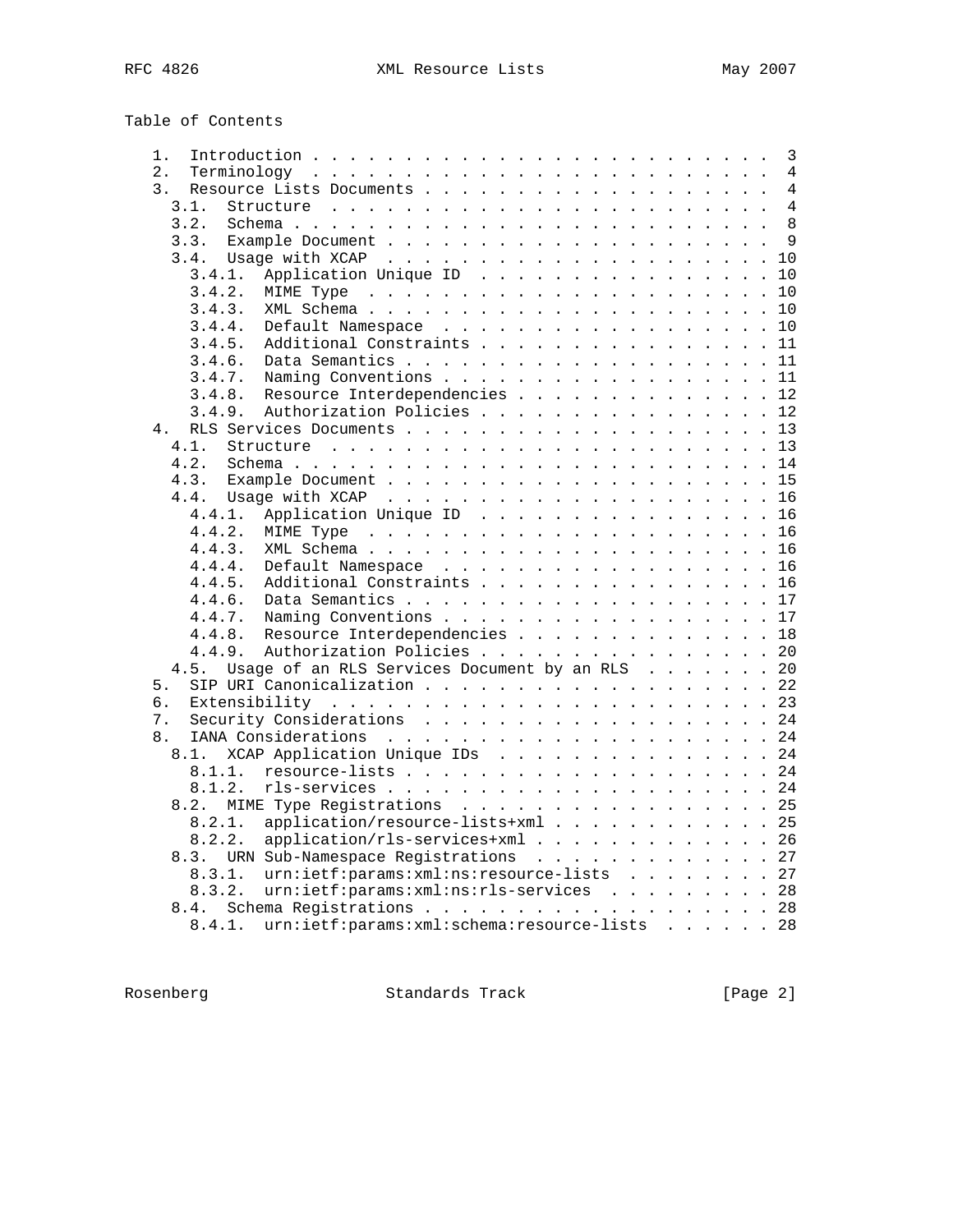| 8.4.2. urn:ietf:params:xml:schema:rls-services 29 |  |  |  |  |
|---------------------------------------------------|--|--|--|--|
|                                                   |  |  |  |  |
|                                                   |  |  |  |  |
|                                                   |  |  |  |  |
| 10.2. Informative References 30                   |  |  |  |  |
|                                                   |  |  |  |  |

### 1. Introduction

 The Session Initiation Protocol (SIP) [4] defines the SIP Uniform Resource Identifier (URI) as any resource to which a SIP request can be generated for the purposes of establishing some form of communications operation. These URIs can represent users (for example, sip:joe@example.com). The SIP URI can also represent a service, such as voicemail, conferencing, or a presence list. A common pattern across such SIP services is that the service is defined, and associated with a URI. In order to operate, that service needs to make use of a list of users (or, more generally, a list of resources). When a SIP request is sent to the service URI, the server providing the service reads that list, and then performs some kind of operation against each resource on the list. This is shown in Figure 1.



### Figure 1

 One important example of such a service is a presence [11] list service. A presence list service allows a client to generate a SIP SUBSCRIBE request to ask for presence information for a list of users. The presence list server obtains the presence for the users on the list and provides them back to the client. A presence list

Rosenberg **Standards Track** [Page 3]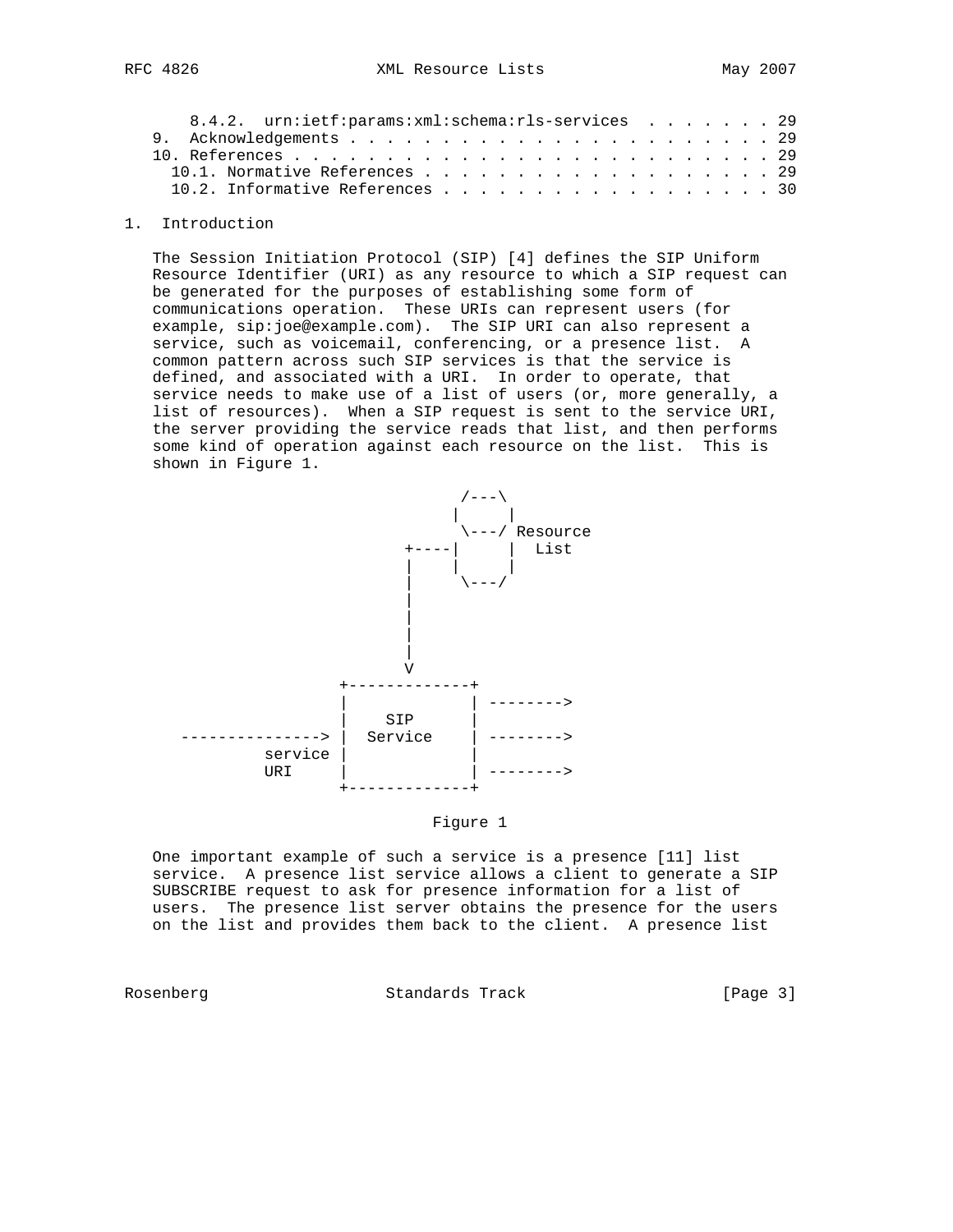server is a specific case of a resource list server (RLS) [14], which allows a client to generate a SIP SUBSCRIBE request to ask for notifications of SIP events for a list of resources.

 Another example of such a service is an instant conference service. If a client sends a SIP INVITE request to the URI representing the instance conference service, the conference server will create a conference call containing the client and the associated group of users.

 It is very useful for a user of these systems to define the groups of users or resources (generally called a resource list) separately from the services that access those resource lists. Indeed, there are usages for resource lists even in the absence of any associated network-based service. As an example, rather than use a presence list service, a client might generate individual SUBSCRIBE requests to obtain the presence of each user in a locally stored presence list. In such a case, there is a need for a format for storing the list locally on disk. Furthermore, the user might wish to share the list with friends, and desire to email it to those friends. This also requires a standardized format for the resource list.

 As such, this document defines two Extensible Markup Language (XML) document formats. The first is used to represent resource lists, independent of any particular service. The second is used to define service URIs for an RLS, and to associate a resource list with the service URI. This document also defines an XML Configuration Access Protocol (XCAP) [10] application usage for managing each of these two documents.

# 2. Terminology

 In this document, the key words "MUST", "MUST NOT", "REQUIRED", "SHALL", "SHALL NOT", "SHOULD", "SHOULD NOT", "RECOMMENDED", "MAY", and "OPTIONAL" are to be interpreted as described in RFC 2119 [1] and indicate requirement levels for compliant implementations.

3. Resource Lists Documents

### 3.1. Structure

 A resource lists document is an XML [2] document that MUST be well formed and MUST be valid according to schemas, including extension schemas, available to the validater and applicable to the XML document. Resource lists documents MUST be based on XML 1.0 and MUST be encoded using UTF-8. This specification makes use of XML namespaces for identifying resource lists documents and document fragments. The namespace URI for elements defined by this

Rosenberg Standards Track [Page 4]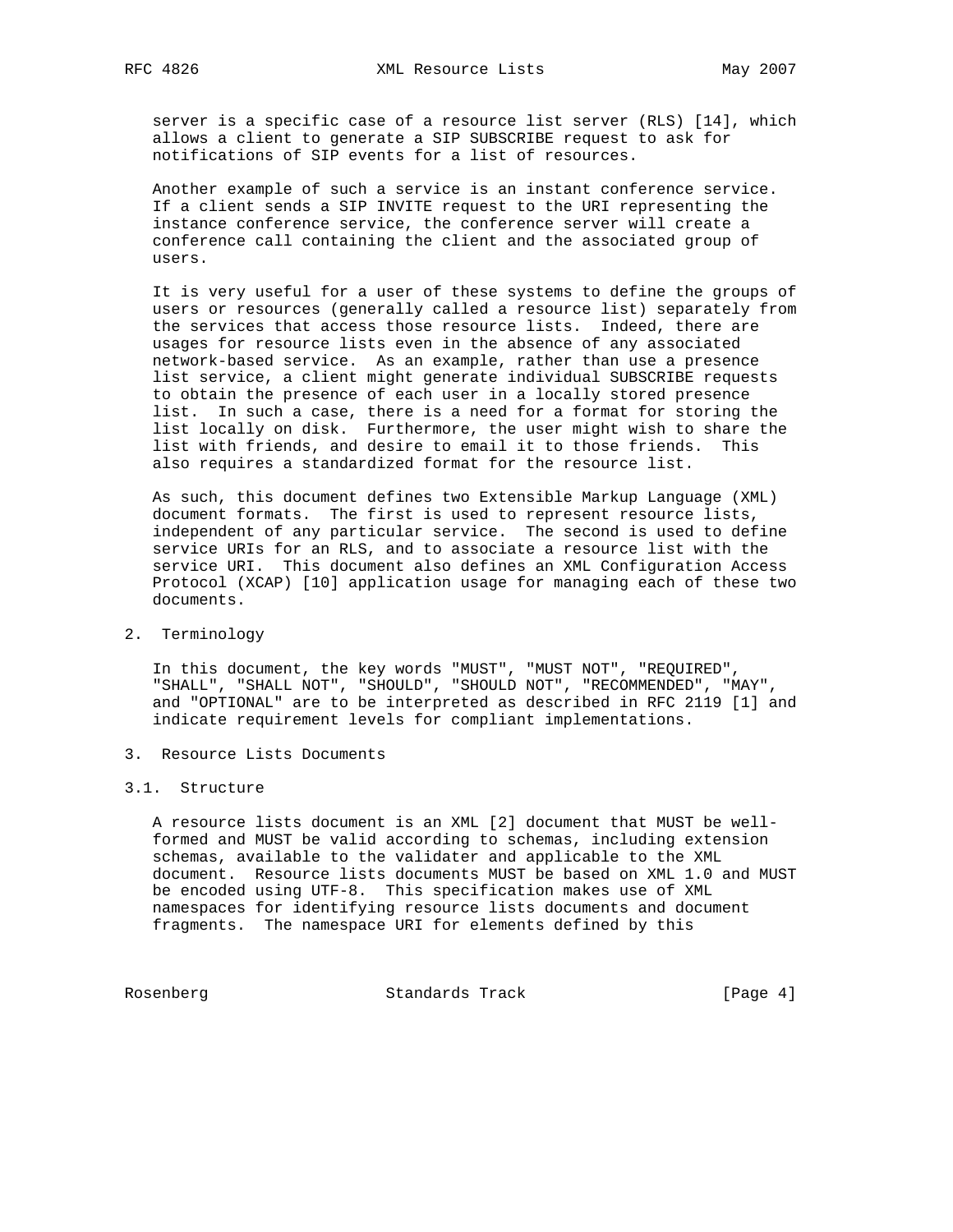specification is a URN [3] that uses the namespace identifier 'ietf' defined by RFC 2648 [6] and extended by RFC 3688 [8]. This URN is:

urn:ietf:params:xml:ns:resource-lists

 A resource lists document has the <resource-lists> element as the root element of the document. This element has no attributes. Its content is a sequence of zero or more <list> elements, each of which defines a single resource list.

 Each <list> element can contain an optional "name" attribute. This attribute is a handle for the list. When present, it MUST be unique amongst all other <list> elements within the same parent element. The <list> element may also contain attributes from other namespaces, for the purposes of extensibility.

 Each <list> element is composed of an optional display name, a sequence of zero or more elements, each of which may be an <entry> element, a <list> element, an <entry-ref> element, or an <external> element, followed by any number of elements from other namespaces, for the purposes of extensibility. The ability of a <list> element to contain other <list> elements means that a resource list can be hierarchically structured. The <display-name> then allows for a human-friendly name to be associated with each level in the hierarchy. An <entry> element describes a single resource, defined by a URI, that is part of the list. An <entry-ref> element allows an entry in a document within the same XCAP root to be included by reference, rather than by value. An <external> element contains a reference to a list stored on this or another server.

 The <entry> element describes a single resource. The <entry> element has a single mandatory attribute, "uri". This attribute is equal to the URI that is used to access the resource. The resource list format itself does not constrain the type of URI that can be used. However, the service making use of the resource list may require specific URI schemes. For example, RLS services will require URIs that represent subscribeable resources. This includes the SIP and pres [15] URIs. The "uri" attribute MUST be unique amongst all other "uri" attributes in <entry> elements within the same parent. Uniqueness is determined by case-sensitive string comparisons. As such, it is possible that two "uri" attributes will have the same URI when compared using the functional equality rules defined for that URI scheme, but different ones when compared using case sensitive string comparison. The <entry> element can also contain attributes from other namespaces for the purposes of extensibility.

 The <entry> element contains a sequence of elements that provide information about the entry. Only one such element is defined at

Rosenberg Standards Track [Page 5]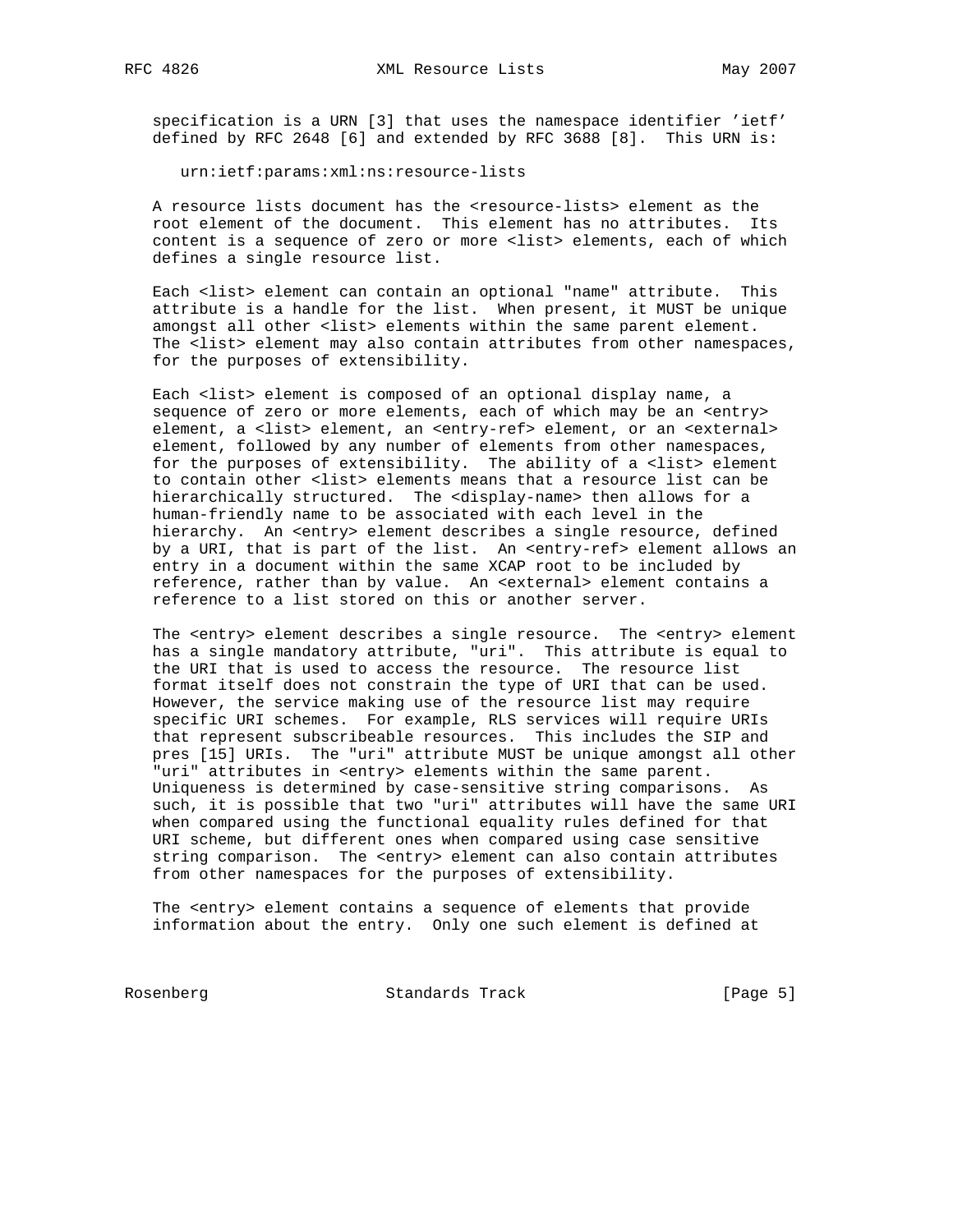this time, which is <display-name>. This element provides a UTF-8 encoded string, meant for consumption by a human user, that describes the resource. Unlike the "name" attribute of the <entry> element, the <display-name> has no uniqueness requirements. The <display name> element can contain the "xml:lang" attribute, which provides the language of the display name. The <entry> element can contain other elements from other namespaces. This is meant to support the inclusion of other information about the entry, such as a phone number or postal address.

 The <entry-ref> element allows an entry to be included in the list by reference, rather than by value. This element is only meaningful when the document was obtained through XCAP. In such a case, the referenced entry has to exist within the same XCAP root. The <entry> element has a single mandatory attribute, "ref". The "ref" attribute MUST be unique amongst all other "ref" attributes in <entry-ref> elements within the same parent. Uniqueness is determined by case sensitive string comparisons. The <entry-ref> element also allows attributes from other namespaces, for the purposes of extensibility. The content of an <entry-ref> element is an optional display name, followed by any number of elements from other namespaces, for the purposes of extensibility. The display name is useful for providing a localized nickname as an alternative to the name defined in the <entry> to which the <entry-ref> refers.

 The content of the "ref" attribute is a relative HTTP URI [7]. Specifically, it MUST be a relative path reference, where the base URI is equal to the XCAP root URI of the document in which the <entry-ref> appears. This relative URI, if resolved into an absolute URI according to the procedures in RFC 3986, MUST resolve to an <entry> element within a resource-lists document. For example, suppose that an <entry> element within a specific XCAP root was identified by the following HTTP URI:

 http://xcap.example.com/resource-lists/users/sip:bill@example.com/ index/˜˜/resource-lists/list%5b@name=%22list1%22%5d/ entry%5b@uri=%22sip:petri@example.com%22%5d

 If http://xcap.example.com is the XCAP root URI, then an <entry-ref> element pointing to this entry would have the following form:

 <entry-ref ref="resource-lists/users/sip:bill@example.com/ index/˜˜/resource-lists/list%5b@name=%22list1%22%5d/ entry%5b@uri=%22sip:petri@example.com%22%5d"/>

 Note that line folding within the HTTP URI and XML attribute above are for the purposes of readability only. Also note that, as described in RFC 3986, the relative path URI does not begin with the

Rosenberg Standards Track [Page 6]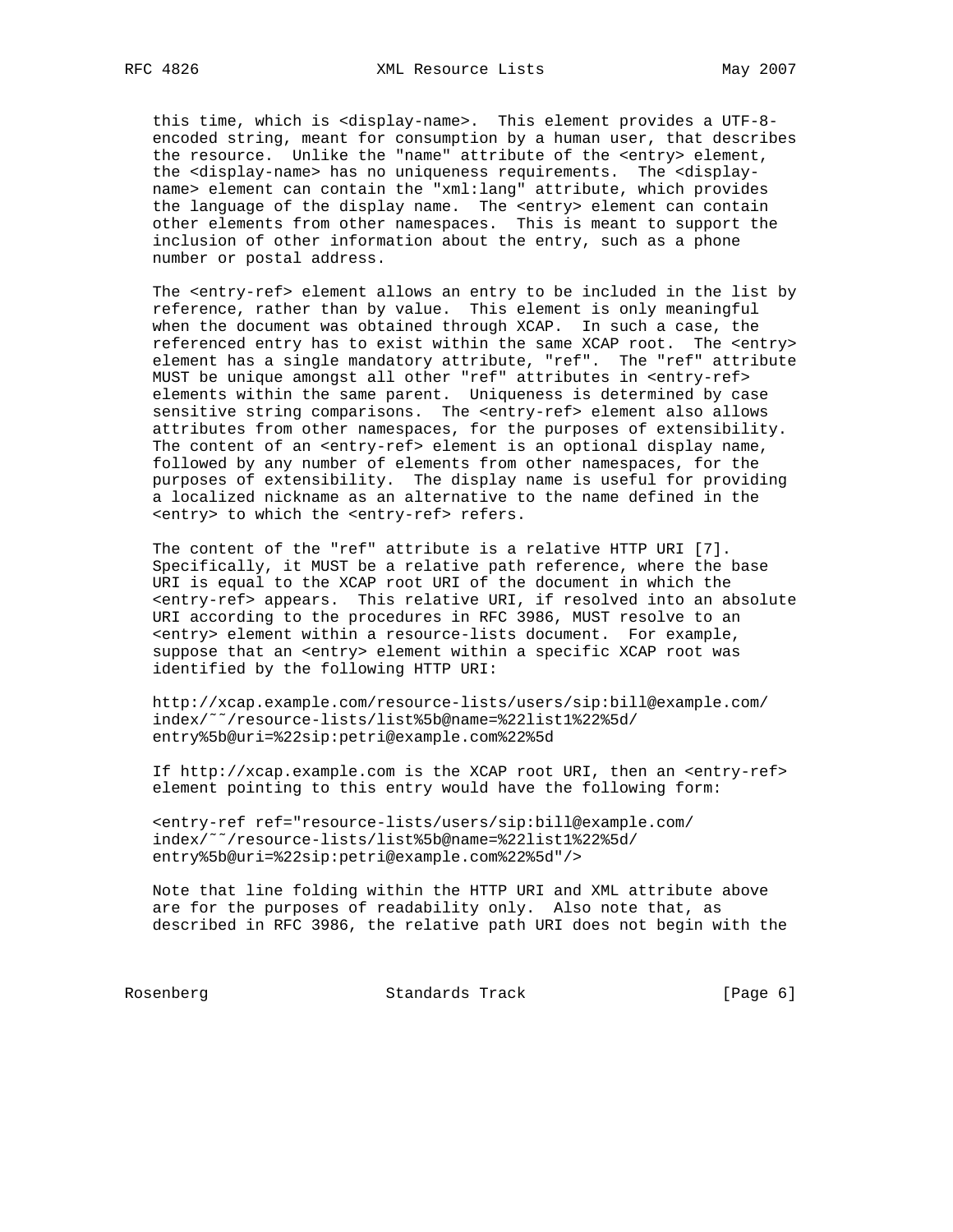"/". Since the relative URI used within the "ref" attribute must be a relative path URI, the "/" will never be present as the first character within the content of a "ref" attribute. Since the content of the "ref" attribute is a valid HTTP URI, it must be percent encoded within the XML document.

 The <external> element is similar to the <entry-ref> element. Like <entry-ref>, it is only meaningful in documents obtained from an XCAP server. It too is a reference to content stored elsewhere. However, it refers to an entire list, and furthermore, it allows that list to be present on another server. The <external> element has a single mandatory attribute, "anchor", which specifies the external list by means of an absolute HTTP URI. The "anchor" attribute MUST be unique amongst all other "anchor" attributes in <external> elements within the same parent. Uniqueness is determined by case-sensitive string comparisons. The <external> element can also contain attributes from other namespaces, for the purposes of extensibility. The content of an <external> element is an optional <display-name> followed by any number of elements from another namespace, for the purposes of extensibility. The value of the "anchor" attribute MUST be an absolute HTTP URI. This URI MUST identify an XCAP resource, and in particular, it MUST represent a <list> element within a resource lists document. The URI MUST be percent-encoded.

 For both the <entry-ref> and <external> elements, the responsibility of resolving their references falls upon the entity that is making use of the document. When the document is used in conjunction with XCAP, this means that the burden falls on the XCAP client. If the XCAP client is a PC-based application using the resource-lists document as a presence list, the references would likely be resolved upon explicit request by the user. They can, of course, be resolved at any time. If the XCAP client is an RLS itself, the references would be resolved when the RLS receives a SUBSCRIBE request for an RLS service associated with a resource list that contains one of these references (see below). An XCAP server defined by this specification will not attempt to resolve the references before returning the document to the client. Similarly, if, due to network errors or some other problem, the references cannot be resolved, the handling is specific to the usage of the document. For resource lists being used by RLS services, the handling is discussed below.

Rosenberg Standards Track [Page 7]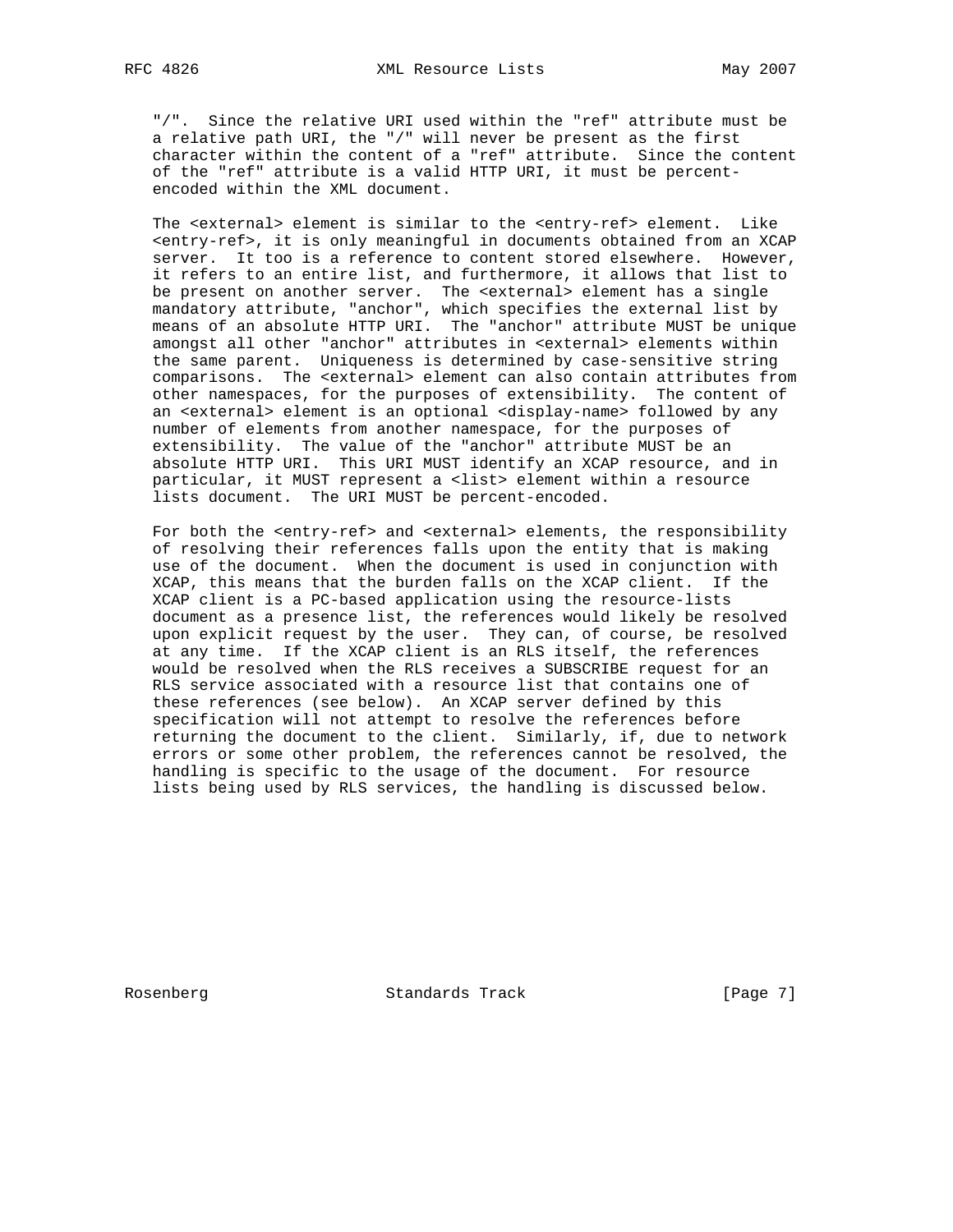# 3.2. Schema

```
 <?xml version="1.0" encoding="UTF-8"?>
<xs:schema targetNamespace="urn:ietf:params:xml:ns:resource-lists"
xmlns:xs="http://www.w3.org/2001/XMLSchema"
xmlns="urn:ietf:params:xml:ns:resource-lists"
elementFormDefault="qualified" attributeFormDefault="unqualified">
<xs:import namespace="http://www.w3.org/XML/1998/namespace"
 schemaLocation="http://www.w3.org/2001/xml.xsd"/>
 <xs:complexType name="listType">
  <xs:sequence>
   <xs:element name="display-name" type="display-nameType"
   minOccurs="0"/>
   <xs:sequence minOccurs="0" maxOccurs="unbounded">
    <xs:choice>
     <xs:element name="list">
      <xs:complexType>
      <xs:complexContent>
       <xs:extension base="listType"/>
      </xs:complexContent>
      </xs:complexType>
     </xs:element>
     <xs:element name="external" type="externalType"/>
     <xs:element name="entry" type="entryType"/>
     <xs:element name="entry-ref" type="entry-refType"/>
   </xs:choice>
   </xs:sequence>
   <xs:any namespace="##other" processContents="lax" minOccurs="0"
   maxOccurs="unbounded"/>
  </xs:sequence>
 <xs:attribute name="name" type="xs:string" use="optional"/>
 <xs:anyAttribute namespace="##other" processContents="lax"/>
 </xs:complexType>
 <xs:complexType name="entryType">
  <xs:sequence>
   <xs:element name="display-name" minOccurs="0">
    <xs:complexType>
    <xs:simpleContent>
      <xs:extension base="display-nameType"/>
    </xs:simpleContent>
   </xs:complexType>
   </xs:element>
   <xs:any namespace="##other" processContents="lax" minOccurs="0"
   maxOccurs="unbounded"/>
  </xs:sequence>
  <xs:attribute name="uri" type="xs:anyURI" use="required"/>
  <xs:anyAttribute namespace="##other" processContents="lax"/>
 </xs:complexType>
```
Rosenberg Standards Track [Page 8]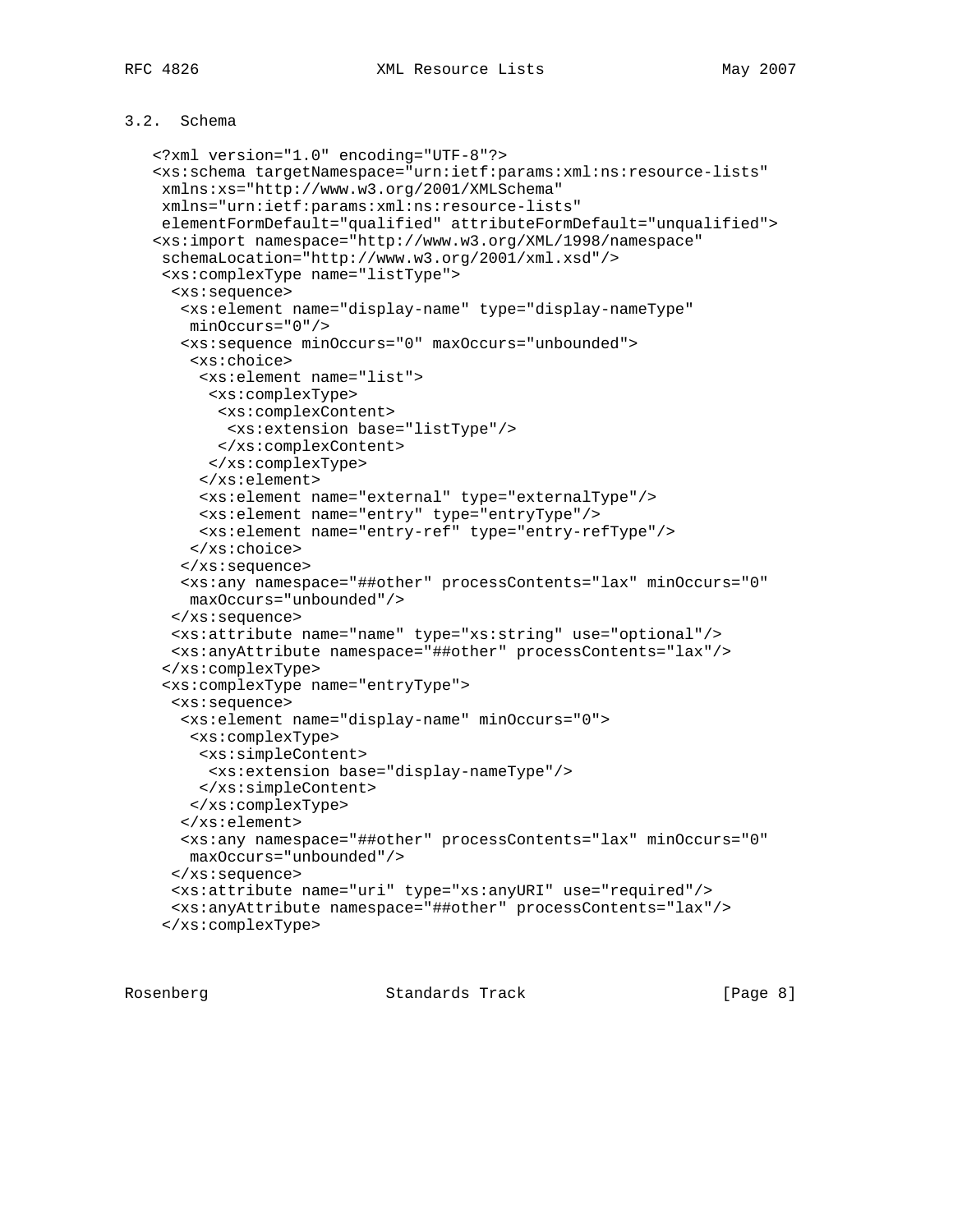```
 <xs:complexType name="entry-refType">
  <xs:sequence>
   <xs:element name="display-name" type="display-nameType"
   minOccurs="0"/>
  <xs:any namespace="##other" processContents="lax" minOccurs="0"
   maxOccurs="unbounded"/>
  </xs:sequence>
 <xs:attribute name="ref" type="xs:anyURI" use="required"/>
 <xs:anyAttribute namespace="##other" processContents="lax"/>
 </xs:complexType>
 <xs:complexType name="externalType">
  <xs:sequence>
   <xs:element name="display-name" type="display-nameType"
   minOccurs="0"/>
   <xs:any namespace="##other" processContents="lax" minOccurs="0"
   maxOccurs="unbounded"/>
  </xs:sequence>
 <xs:attribute name="anchor" type="xs:anyURI"/>
 <xs:anyAttribute namespace="##other" processContents="lax"/>
 </xs:complexType>
 <xs:element name="resource-lists">
 <xs:complexType>
  <xs:sequence minOccurs="0" maxOccurs="unbounded">
   <xs:element name="list" type="listType"/>
  </xs:sequence>
 </xs:complexType>
 </xs:element>
 <xs:complexType name="display-nameType">
 <xs:simpleContent>
  <xs:extension base="xs:string">
   <xs:attribute ref="xml:lang"/>
  </xs:extension>
  </xs:simpleContent>
 </xs:complexType>
</xs:schema>
```
## 3.3. Example Document

 The following is an example of a document compliant to the schema. All line feeds within element content are for display purposes only.

```
 <?xml version="1.0" encoding="UTF-8"?>
<resource-lists xmlns="urn:ietf:params:xml:ns:resource-lists"
xmlns:xsi="http://www.w3.org/2001/XMLSchema-instance">
<list name="friends">
 <entry uri="sip:bill@example.com">
  <display-name>Bill Doe</display-name>
  </entry>
```
Rosenberg Standards Track [Page 9]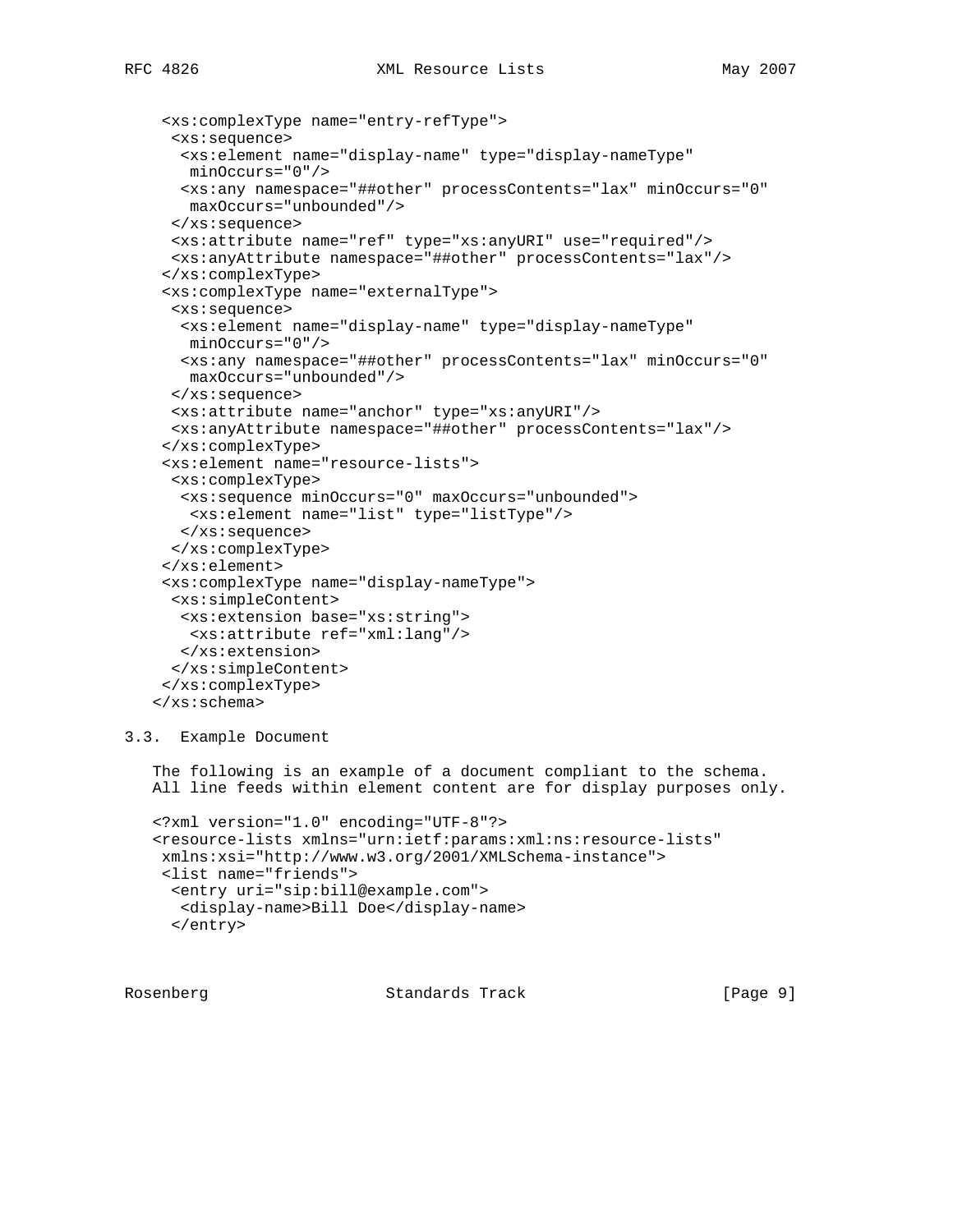<entry-ref ref="resource-lists/users/sip:bill@example.com/index/˜˜/ resource-lists/list%5b@name=%22list1%22%5d/entry%5b@uri=%22sip:pet ri@example.com%22%5d"/> <list name="close-friends"> <display-name>Close Friends</display-name> <entry uri="sip:joe@example.com"> <display-name>Joe Smith</display-name> </entry> <entry uri="sip:nancy@example.com"> <display-name>Nancy Gross</display-name> </entry> <external anchor="http://xcap.example.org/resource-lists/users/ sip:a@example.org/index/~~/resource-lists/list%5b@name=%22mkti ng%22%5d"> <display-name>Marketing</display-name> </external> </list> </list> </resource-lists>

3.4. Usage with XCAP

 Resource lists documents can be manipulated with XCAP. This section provides the details necessary for such a usage.

3.4.1. Application Unique ID

 XCAP requires application usages to define an application unique ID (AUID) in either the IETF tree or a vendor tree. This specification defines the "resource-lists" AUID within the IETF tree, via the IANA registration in Section 8.

3.4.2. MIME Type

The MIME type for this document is "application/resource-lists+xml".

3.4.3. XML Schema

 The XML Schema for this document is defined as the sole content of Section 3.2.

3.4.4. Default Namespace

 The default namespace used in expanding URIs is urn:ietf:params:xml:ns:resource-lists.

Rosenberg Standards Track [Page 10]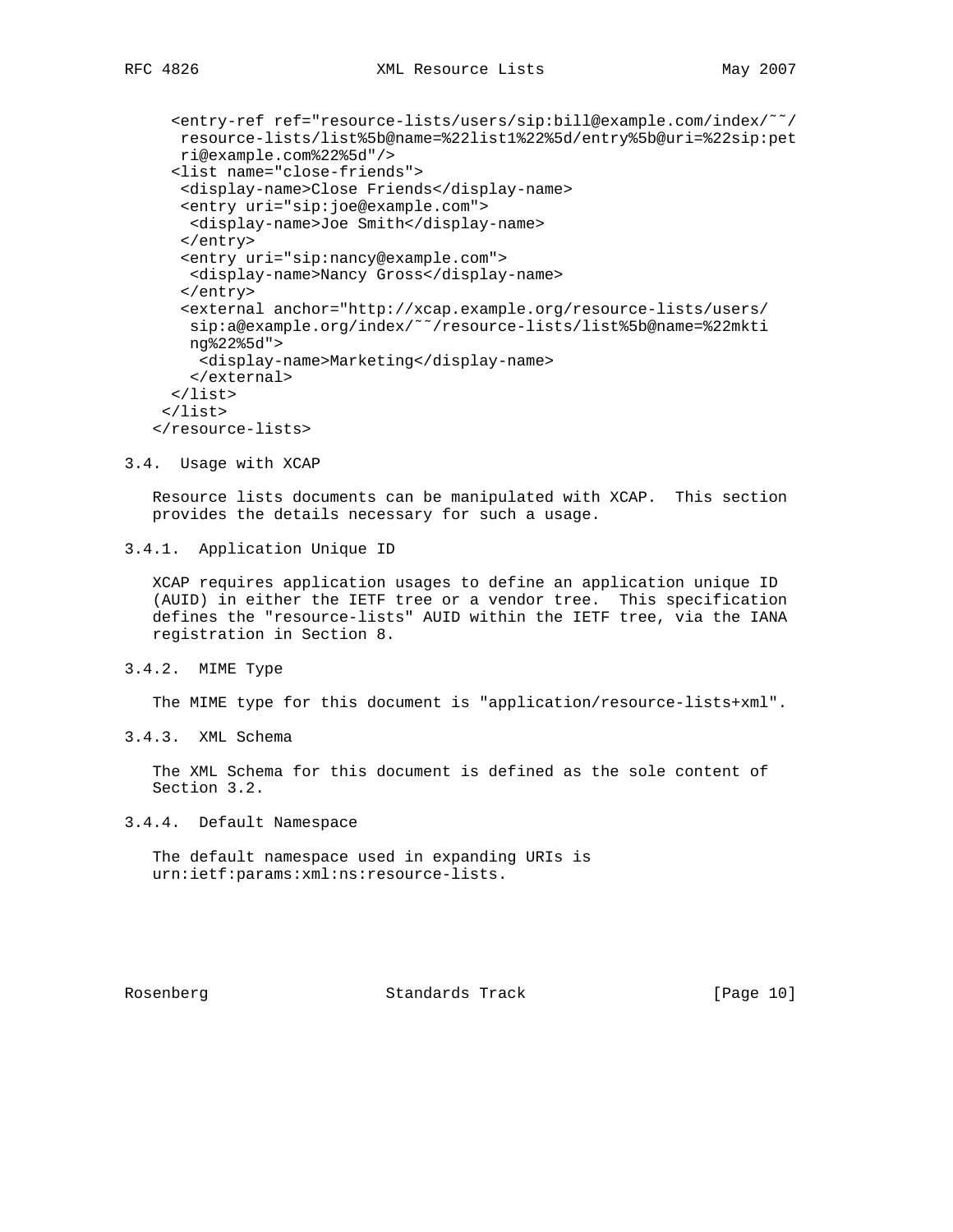## 3.4.5. Additional Constraints

 In addition to the schema, there are constraints on the values present in the "name" attribute of the <list> element, the "uri" attribute of the <external> element, the "ref" attribute of the <entry-ref> element, and the "anchor" attribute of the <external> element. These constraints are defined in Section 3.1. Some of these constraints are enforced by the XCAP server. Those constraints are:

- o The "name" attribute in a <list> element MUST be unique amongst all other "name" attributes of <list> elements within the same parent element. Uniqueness is determined by case-sensitive string comparison.
- o The "uri" attribute in a <entry> element MUST be unique amongst all other "uri" attributes of <entry> elements within the same parent element. Uniqueness is determined by case-sensitive string comparison.
- o The URI in the "ref" attribute of the <entry-ref> element MUST be unique amongst all other "ref" attributes of <entry-ref> elements within the same parent element. Uniqueness is determined by case sensitive string comparison. The value of the attribute MUST be a relative path reference. Note that the server is not responsible for verifying that the reference resolves to an <entry> element in a document within the same XCAP root.
- o The URI in the "anchor" attribute of the <external> element MUST be unique amongst all other "anchor" attributes of <external> elements within the same parent element. Uniqueness is determined by case-sensitive string comparison. The value of the attribute MUST be an absolute HTTP URI. Note that the server is not responsible for verifying that the URI resolves to a <list> element in a document. Indeed, since the URI may reference a server in another domain, referential integrity cannot be guaranteed without adding substantial complexity to the system.

## 3.4.6. Data Semantics

Semantics for the document content are provided in Section 3.1.

### 3.4.7. Naming Conventions

 Resource lists documents are usually identified as references from other application usages. For example, an RLS services document contains a reference to the resource list it uses.

Rosenberg Standards Track [Page 11]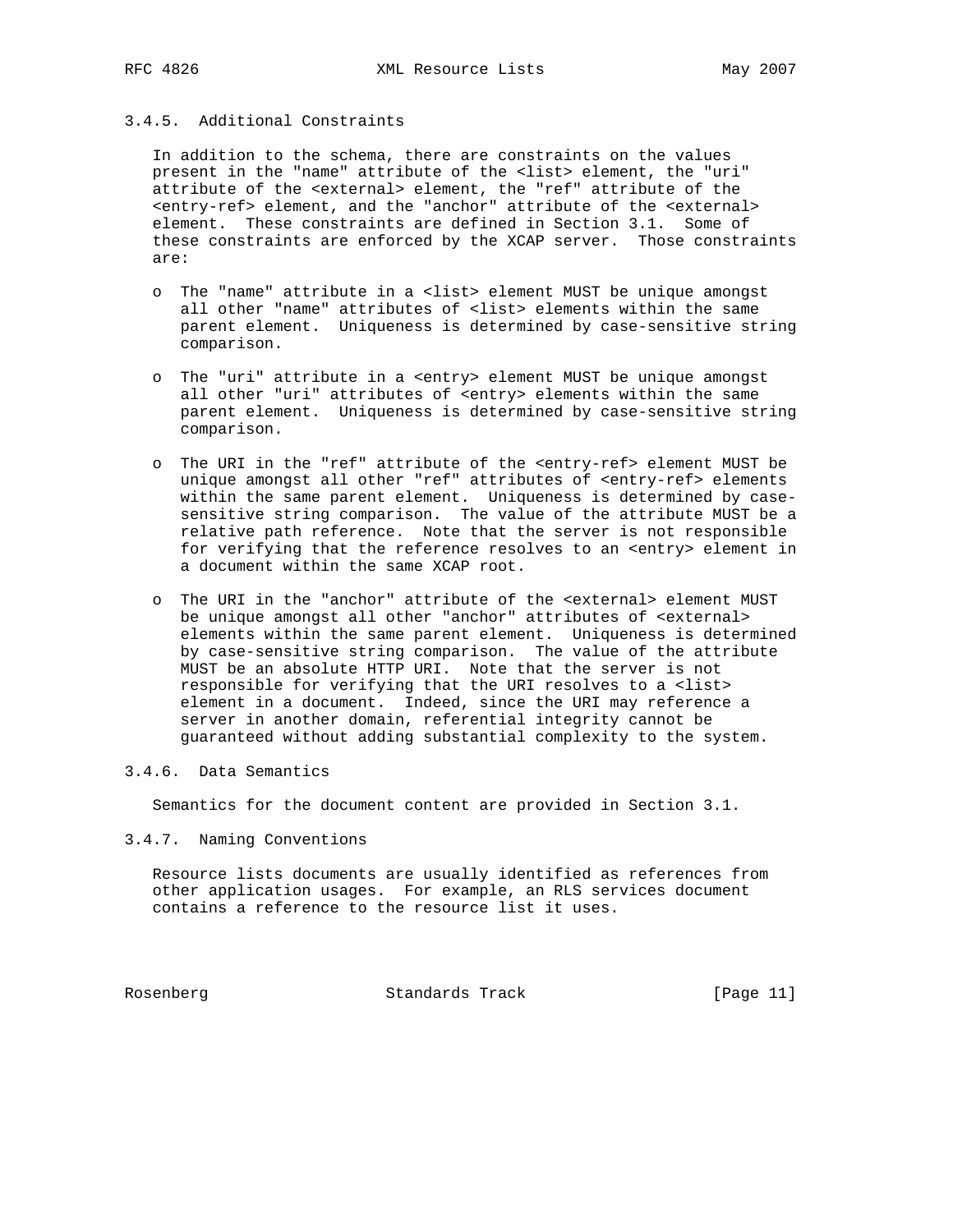Frequently, an XCAP client will wish to insert or remove an <entry>, <entry-ref>, or <external> element from a document without having a cached copy of that document. In such a case, the "uri" attribute of the <entry> element, the "ref" attribute of the <entry-ref> element, or the "anchor" attribute of the <external> element is used as an index to select the element to operate upon. The XCAP server will determine uniqueness by case-sensitive string comparison. However, each of these attributes contain URIs, and the URI equality rules for their schemes may allow two URIs to be the same, even if they are different by case sensitive string comparison. As such, it is possible that a client will attempt a PUT or DELETE in an attempt to modify or remove an existing element. Instead, the PUT ends up inserting a new element, or the DELETE ends up returning an error response.

 If the XCAP client cannot determine whether the user intent is to create or replace, the client SHOULD canonicalize the URI before performing the operation. For a SIP URI (often present in the "uri" attribute of the <entry> element), this canonicalization procedure is defined in Section 5. We expect that the SIP URIs that will be placed into resource lists documents will usually be of the form sip:user@domain, and possibly include a user parameter. The canonicalization rules work perfectly for these URIs.

 For HTTP URIs, a basic canonicalization algorithm is as follows. If the port in the URI is equal to the default port (80 for http URIs), then the port is removed. The hostname is converted to all lowercase. Any percent-encoding in the URI for characters which do not need to be percent-encoded is removed. A character needs to be percent-encoded when it is not permitted in that part of the URI based on the grammar for that part of the URI.

#### 3.4.8. Resource Interdependencies

 There are no resource interdependencies identified by this application usage.

### 3.4.9. Authorization Policies

 This application usage does not modify the default XCAP authorization policy, which is that only a user can read, write, or modify their own documents. A server can allow privileged users to modify documents that they don't own, but the establishment and indication of such policies is outside the scope of this document. It is anticipated that a future application usage will define which users are allowed to modify a list resource.

Rosenberg Standards Track [Page 12]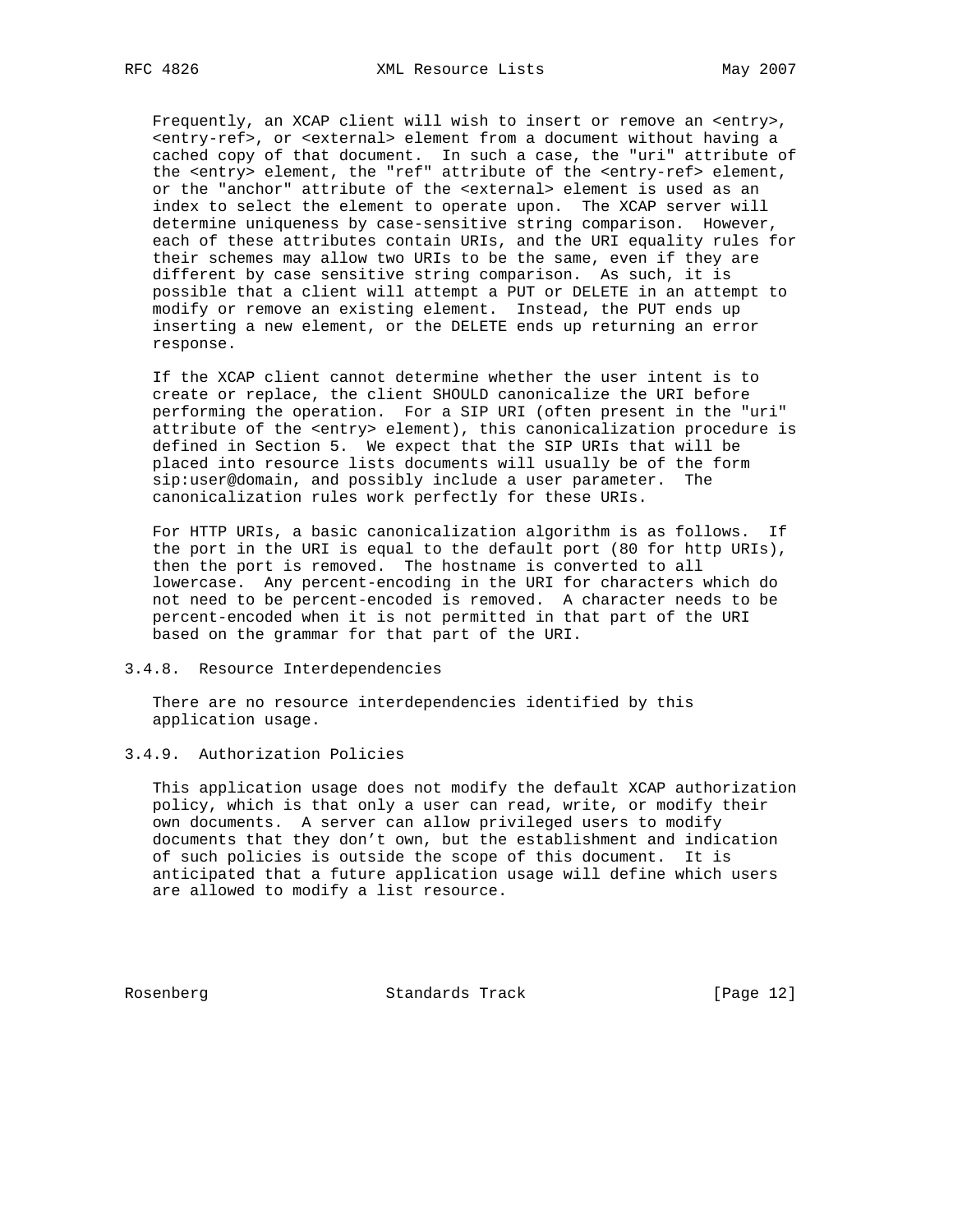#### 4. RLS Services Documents

### 4.1. Structure

 An RLS services document is used to define URIs that represent services provided by a Resource List Server (RLS) as defined in [14]. An RLS services document is an XML [2] document that MUST be well formed and MUST be valid according to schemas, including extension schemas, available to the validater and applicable to the XML document. RLS services documents MUST be based on XML 1.0 and MUST be encoded using UTF-8. This specification makes use of XML namespaces for identifying RLS services documents and document fragments. The namespace URI for elements defined by this specification is a URN [3] that uses the namespace identifier 'ietf' defined by RFC 2648 [6] and extended by RFC 3688 [8]. This URN is:

urn:ietf:params:xml:ns:rls-services

The root element of an rls-services document is <rls-services>. It contains a sequence of <service> elements, each of which defines a service available at an RLS.

Each <service> element has a single mandatory attribute, "uri". This URI defines the resource associated with the service. That is, if a client subscribes to that URI, they will obtain the service defined by the corresponding <service> element. The <service> element can also contain attributes from other namespaces, for the purposes of extensibility. The <service> element contains child elements that define the service. For an RLS service, very little service definition is needed: just the resource list to which the server will perform virtual subscriptions [14] and the set of event packages that the service supports. The former can be conveyed in one of two ways. There can be a <resource-list> element, which points to a <list> element in a resource-lists document, or there can be a <list> element, which includes the resource list directly. The supported packages are contained in the <packages> element. The <service> element can also contain elements from other namespaces, for the purposes of extensibility.

 By including the contents of the resource list directly, a user can create lists and add members to them with a single XCAP operation. However, the resulting list becomes "hidden" within the RLS service definition, and is not usable by other application usages. For this reason, the <resource-list> element exists as an alternative. It can reference a <list> element in a resource-lists document. Since the list is separated from the service definition, it can be easily reused by other application usages.

Rosenberg Standards Track [Page 13]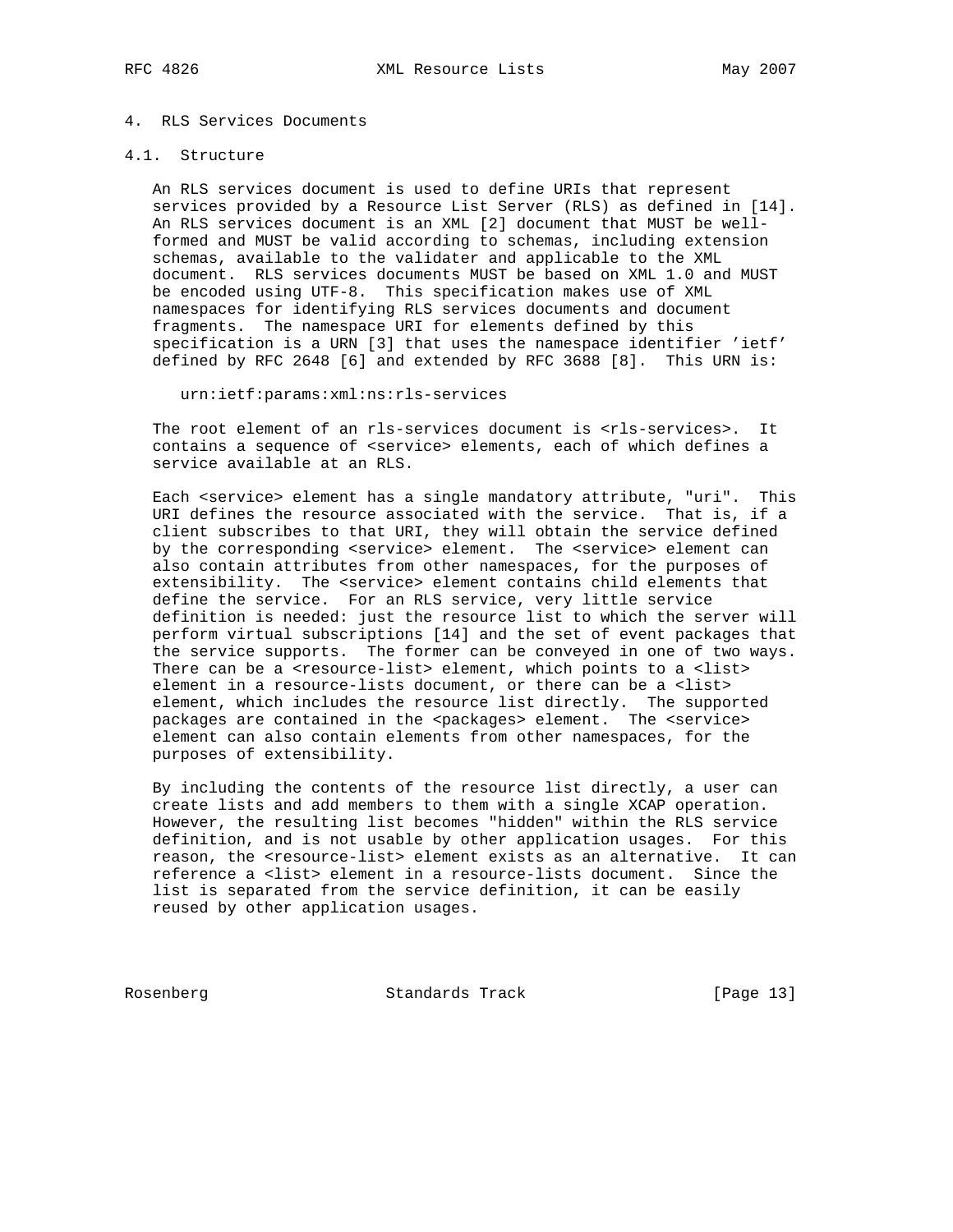The <list> element is of the list type defined by the schema for resource lists. It is discussed in Section 3.1.

The <resource-list> element contains a URI. This element is only meaningful when the document was obtained through XCAP. The URI MUST be an absolute HTTP URI representing an XCAP element resource. Its XCAP root MUST be the same as the XCAP root of the RLS services document. When the RLS services document is present in a user's home directory, the HTTP URI MUST exist underneath that user's home directory in the resource-lists application usage. When the RLS services document is in the global directory, the HTTP URI MUST exist underneath any user's home directory in the resource-lists application usage. In either case, the element referenced by the URI MUST be a <list> element within a resource-lists document. All of these constraints except for the latter one (which is a referential integrity constraint) will be enforced by the XCAP server.

The <packages> element contains a sequence of <package> elements. The content of each <package> element is the name of a SIP event package [13]. The <packages> element may also contain elements from additional namespaces, for the purposes of extensibility. The <packages> element is optional. When it is not present, it means that the RLS service will accept subscriptions for any event package.

## 4.2. Schema

```
 <?xml version="1.0" encoding="UTF-8"?>
<xs:schema targetNamespace="urn:ietf:params:xml:ns:rls-services"
xmlns:xs="http://www.w3.org/2001/XMLSchema"
xmlns="urn:ietf:params:xml:ns:rls-services"
xmlns:rl="urn:ietf:params:xml:ns:resource-lists"
elementFormDefault="qualified" attributeFormDefault="unqualified">
 <xs:element name="rls-services">
 <xs:complexType>
  <xs:sequence minOccurs="0" maxOccurs="unbounded">
   <xs:element name="service" type="serviceType"/>
  </xs:sequence>
 </xs:complexType>
 </xs:element>
 <xs:complexType name="serviceType">
  <xs:sequence>
  <xs:choice>
   <xs:element name="resource-list" type="xs:anyURI"/>
   <xs:element name="list" type="rl:listType"/>
   </xs:choice>
   <xs:element name="packages" type="packagesType" minOccurs="0"/>
   <xs:any namespace="##other" processContents="lax" minOccurs="0"
   maxOccurs="unbounded"/>
```
Rosenberg Standards Track [Page 14]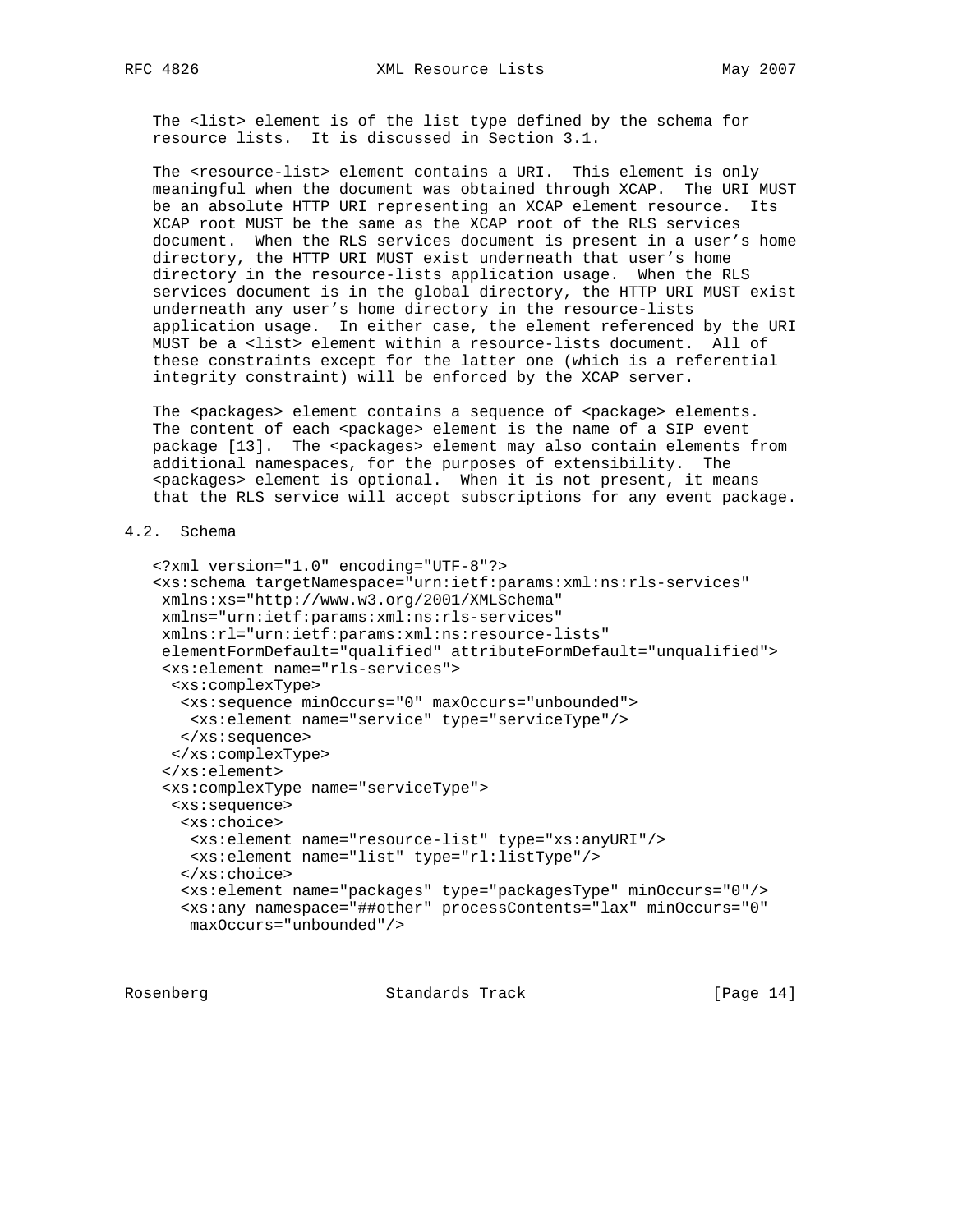```
 </xs:sequence>
  <xs:attribute name="uri" type="xs:anyURI" use="required"/>
 <xs:anyAttribute namespace="##other" processContents="lax"/>
 </xs:complexType>
 <xs:complexType name="packagesType">
  <xs:sequence minOccurs="0" maxOccurs="unbounded">
  <xs:element name="package" type="packageType"/>
  <xs:any namespace="##other" processContents="lax" minOccurs="0"
   maxOccurs="unbounded"/>
 </xs:sequence>
 </xs:complexType>
 <xs:simpleType name="packageType">
 <xs:restriction base="xs:string"/>
 </xs:simpleType>
</xs:schema>
```
### 4.3. Example Document

 This document shows two services. One is sip:mybuddies@example.com, and the other is sip:marketing@example.com. The former service references a resource list in a resource-lists document, and the latter one includes a list locally. Both services are for the presence event package only.

```
 <?xml version="1.0" encoding="UTF-8"?>
<rls-services xmlns="urn:ietf:params:xml:ns:rls-services"
   xmlns:rl="urn:ietf:params:xml:ns:resource-lists"
   xmlns:xsi="http://www.w3.org/2001/XMLSchema-instance">
 <service uri="sip:mybuddies@example.com">
  <resource-list>http://xcap.example.com/resource-lists/user
  s/sip:joe@example.com/index/˜˜/resource-lists/list%5b@nam
  e=%22l1%22%5d</resource-list>
  <packages>
  <package>presence</package>
 </packages>
 </service>
 <service uri="sip:marketing@example.com">
   <list name="marketing">
     <rl:entry uri="sip:joe@example.com"/>
     <rl:entry uri="sip:sudhir@example.com"/>
   </list>
   <packages>
     <package>presence</package>
   </packages>
 </service>
</rls-services>
```
Rosenberg Standards Track [Page 15]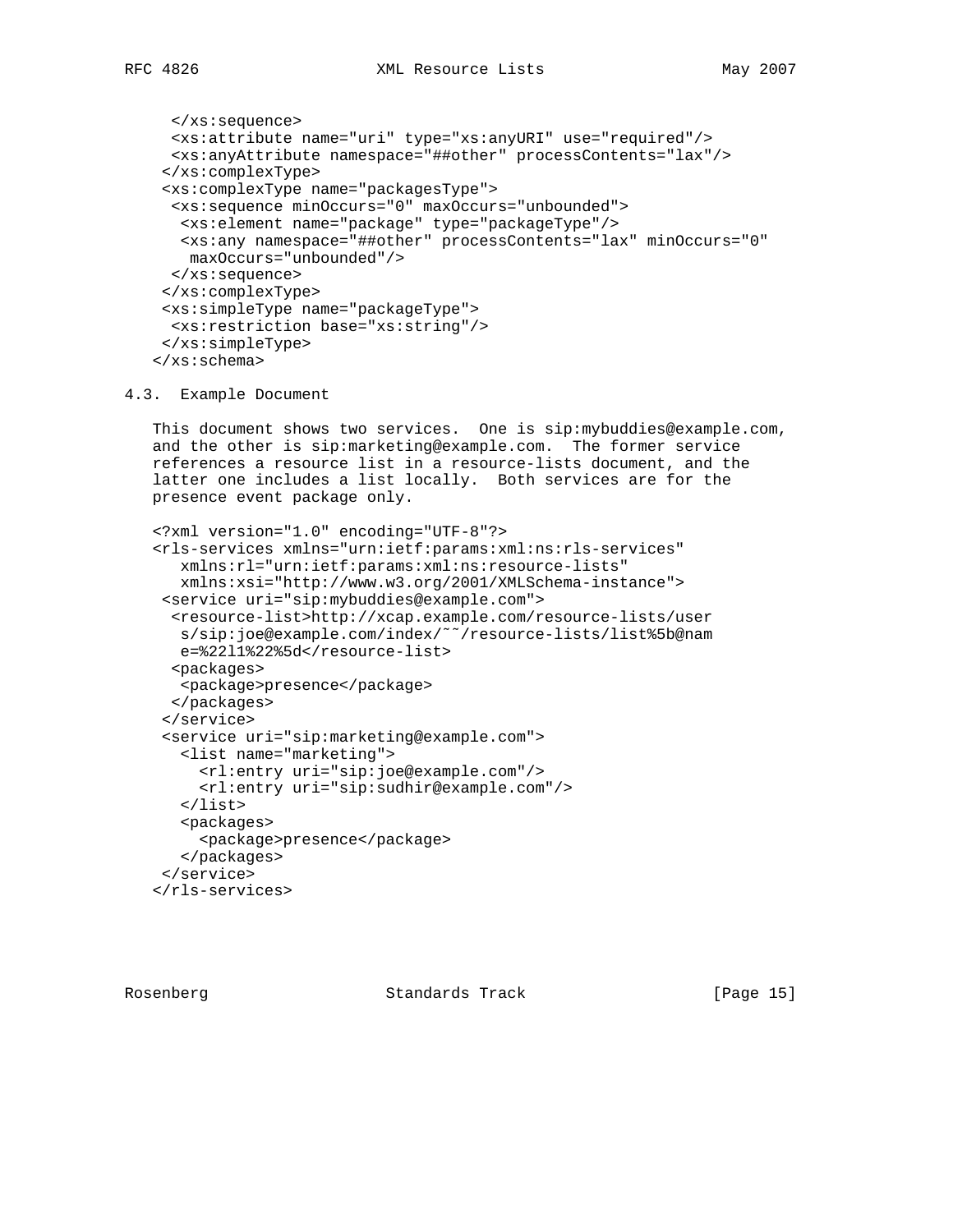### 4.4. Usage with XCAP

 RLS services documents can be manipulated with XCAP. This section provides the details necessary for such a usage.

4.4.1. Application Unique ID

 XCAP requires application usages to define an application unique ID ID (AUID) in either the IETF tree or a vendor tree. This specification defines the "rls-services" AUID within the IETF tree, via the IANA registration in Section 8.

4.4.2. MIME Type

The MIME type for this document is "application/rls-services+xml".

4.4.3. XML Schema

 The XML Schema for this document is defined as the sole content of Section 4.2.

4.4.4. Default Namespace

 The default namespace used in expanding URIs is urn:ietf:params:xml:ns:rls-services.

4.4.5. Additional Constraints

 In addition to the schema, there are constraints on the URIs present in the <service> and <resource-list> elements. These constraints are defined in Section 3.1. Some of these constraints are enforced by the XCAP server. Those constraints are:

- o The URI in the "uri" attribute of the <service> element MUST be unique amongst all other URIs in "uri" elements in any <service> element in any document on a particular server. This uniqueness constraint spans across XCAP roots. Furthermore, the URI MUST NOT correspond to an existing resource within the domain of the URI. If a server is asked to set the URI to something that already exists, the server MUST reject the request with a 409, and use the mechanisms defined in [10] to suggest alternate URIs that have not yet been allocated.
- o The URI in a <resource-list> element MUST be an absolute URI. The server MUST verify that the URI path contains "resource-lists" in the path segment corresponding to the AUID. If the RLS services document is within the XCAP user tree (as opposed to the global tree), the server MUST verify that the XUI in the path is the same

Rosenberg Standards Track [Page 16]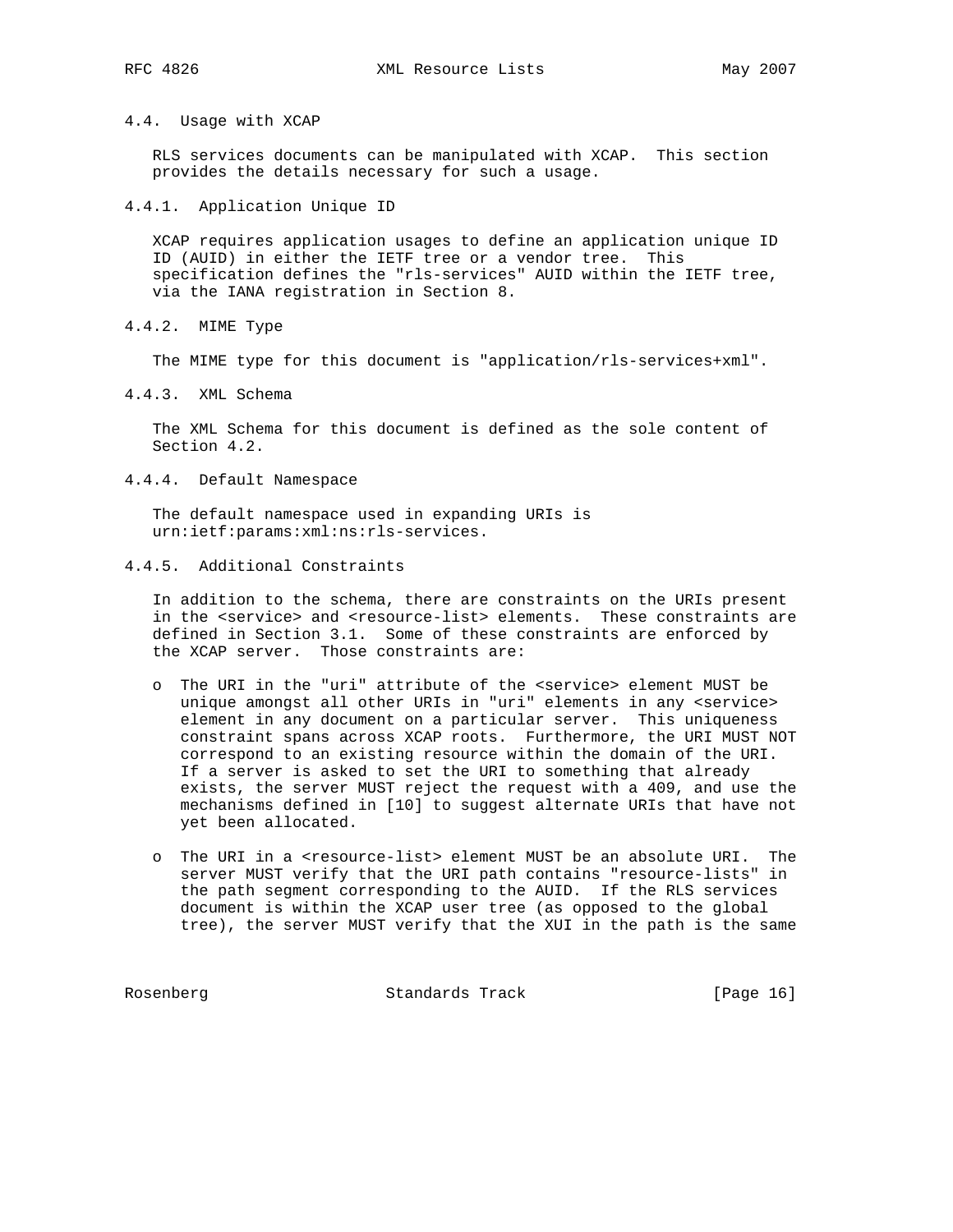as the XUI in the URI of to the RLS services document. These checks are made by examining the URI value, as opposed to dereferencing the URI. The server is not responsible for verifying that the URI actually points to a <list> element within a valid resource lists document.

- o In addition, an RLS services document can contain a <list> element, which in turn can contain <entry>, <entry-ref>, <list>, and <external> elements. The constraints defined for these elements in Section 3.4.7 MUST be enforced.
- o In some cases, an XCAP client will wish to create a new RLS service, and wish to assign it a "vanity URI", such as sip:friends@example.com. However, the client does not know whether this URI meets the uniqueness constraints defined above. In that case, it can simply attempt the creation operation, and if the result is a 409 that contains a detailed conflict report with the <uniqueness-failure> element, the client knows that the URI could not be assigned. It can then retry with a different vanity URI, or use one of the suggestions in the detailed conflict report.
- o If the client wishes to create a new RLS service, and it doesn't care what the URI is, the client creates a random one, and attempts the creation operation. As discussed in [10], if this should fail with a uniqueness conflict, the client can retry with different URIs with increasing randomness.

## 4.4.6. Data Semantics

Semantics for the document content are provided in Section 4.1.

4.4.7. Naming Conventions

 Typically, there are two distinct XCAP clients that access RLS services documents. The first is a client acting on behalf of the end user in the system. This client edits and writes both resource lists and RLS services documents as they are created or modified by the end user. The other XCAP client is the RLS itself, which reads the RLS services documents in order to process SUBSCRIBE requests.

To make it easier for an RLS to find the <service> element for a particular URI, the XCAP server maintains, within the global tree, a single RLS services document representing the union of all the <service> elements across all documents created by all users within the same XCAP root. There is a single instance of this document, and its name is "index". Thus, if the root services URI is

Rosenberg Standards Track [Page 17]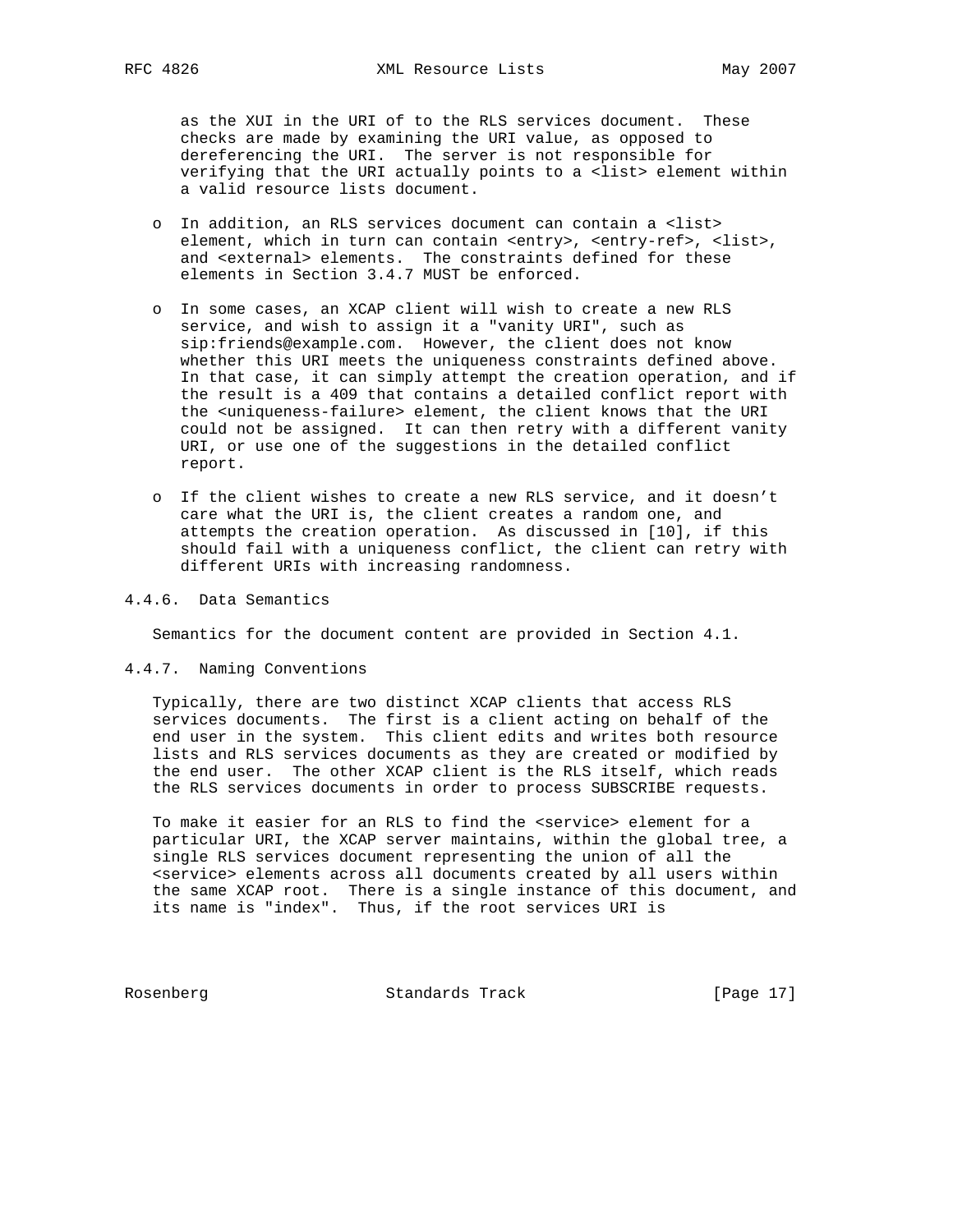http://xcap.example.com, the following is the URI that an RLS would use to fetch this index:

http://xcap.example.com/rls-services/global/index

 As discussed below, this index is created from all the documents in the user tree that have the name "index" as well. An implication of this is that a client operating on behalf of a user SHOULD define its RLS services within the document named "index". If the root services URI is http://xcap.example.com, for user "sip:joe@example.com" the URI for this document would be:

http://xcap.example.com/rls-services/users/sip:joe@example.com/index

 If a client elects to define RLS services in a different document, this document will not be "picked up" in the global index, and therefore, will not be used as an RLS service.

4.4.8. Resource Interdependencies

 As with other application usages, the XML schema and the XCAP resource naming conventions describe most of the resource interdependencies applicable to this application usage.

 This application usage defines an additional resource interdependence between a single document in the global tree and all documents in the user tree with the name "index". This global document is formed as the union of all of the index documents for all users within the same XCAP root. In this case, the union operation implies that each <service> element in a user document will also be present as a <service> element in the global document. The inverse is true as well. Every <service> element in the global document exists within a user document within the same XCAP root.

 As an example, consider the RLS services document for user sip:joe@example.com:

```
 <?xml version="1.0" encoding="UTF-8"?>
<rls-services>
<service uri="sip:mybuddies@example.com">
 <resource-list>http://xcap.example.com/resource-lists/users/si
  p:joe@example.com/index/˜˜/resource-lists/list%5b@name=%22l1%
  22%5d</resource-list>
 <packages>
  <package>presence</package>
 </packages>
</service>
</rls-services>
```
Rosenberg Standards Track [Page 18]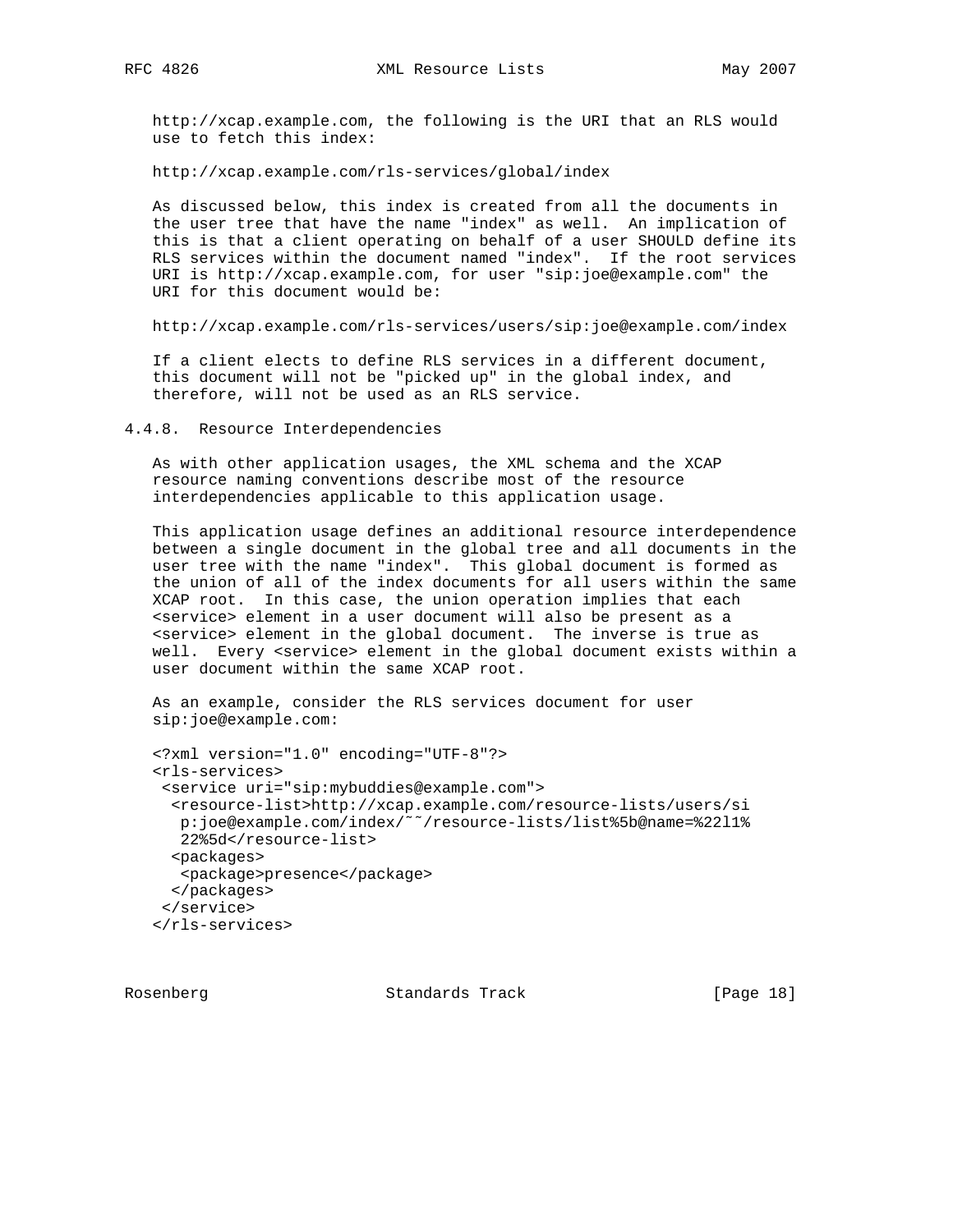```
 And consider the RLS services document for user bob:
<?xml version="1.0" encoding="UTF-8"?>
<rls-services>
 <service uri="sip:marketing@example.com">
   <list name="marketing">
     <rl:entry uri="sip:joe@example.com"/>
     <rl:entry uri="sip:sudhir@example.com"/>
   </list>
   <packages>
     <package>presence</package>
   </packages>
 </service>
</rls-services>
The global document at
http://xcap.example.com/rls-services/global/index would look like
this:
<?xml version="1.0" encoding="UTF-8"?>
<rls-services xmlns="urn:ietf:params:xml:ns:rls-services"
   xmlns:rl="urn:ietf:params:xml:ns:resource-lists"
   xmlns:xsi="http://www.w3.org/2001/XMLSchema-instance">
 <service uri="sip:mybuddies@example.com">
  <resource-list>http://xcap.example.com/resource-lists/user
   s/sip:joe@example.com/index/˜˜/resource-lists/list%5b@nam
   e=%22l1%22%5d</resource-list>
  <packages>
  <package>presence</package>
  </packages>
 </service>
 <service uri="sip:marketing@example.com">
   <list name="marketing">
     <rl:entry uri="sip:joe@example.com"/>
     <rl:entry uri="sip:sudhir@example.com"/>
   </list>
   <packages>
     <package>presence</package>
   </packages>
 </service>
</rls-services>
```
 Requests made against the global document MUST generate responses that reflect the most recent state of all the relevant user documents. This requirement does not imply that the server must actually store this global document. It is anticipated that most systems will dynamically construct the responses to any particular request against the document resource.

Rosenberg **Standards Track** [Page 19]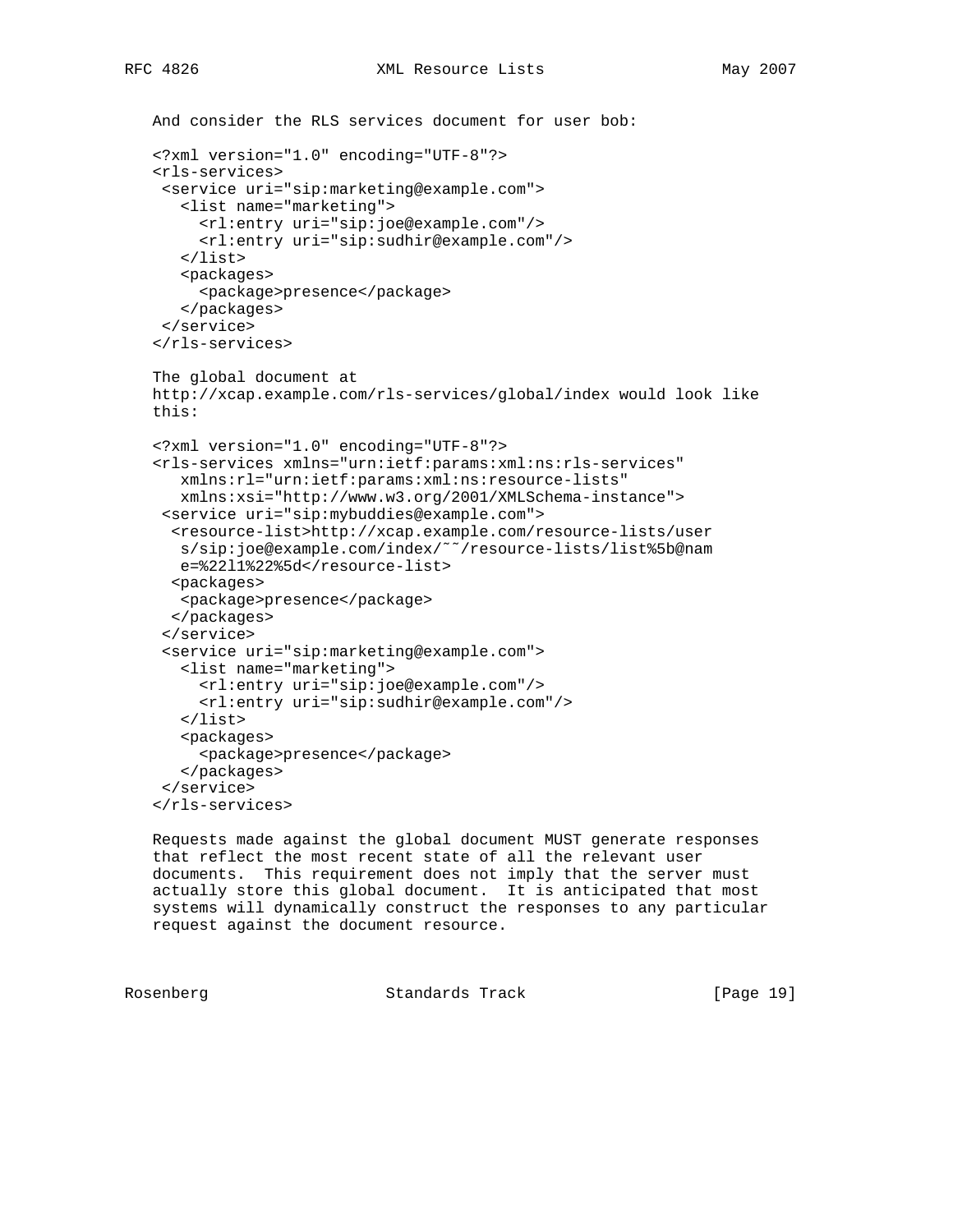The uniqueness constraint on the "uri" attribute of <service> will ensure that no two <service> elements in the global document have the same value of that attribute.

4.4.9. Authorization Policies

 This application usage does not modify the default XCAP authorization policy, which is that only a user can read, write, or modify their own documents. A server can allow privileged users to modify documents that they don't own, but the establishment and indication of such policies are outside the scope of this document. It is anticipated that a future application usage will define which users are allowed to modify an RLS services document.

 The index document maintained in the global tree represents sensitive information, as it contains the union of all the information for all users on the server. As such, its access MUST be restricted to trusted elements within domain of the server. Typically, this would be limited to the RLSs that need access to this document.

#### 4.5. Usage of an RLS Services Document by an RLS

 This section discusses how an RLS, on receipt of a SUBSCRIBE request, uses XCAP and the RLS services document to guide its operation.

 When an RLS receives a SUBSCRIBE request for a URI (present in the Request URI), it obtains the <service> element whose uri attribute matches (based on URI equality) the URI in the SUBSCRIBE request. This document makes no normative statements on how this might be accomplished. The following paragraph provides one possible approach.

 The RLS canonicalizes the Request URI as described in Section 5. It then performs an XCAP GET operation against the URI formed by combining the XCAP root with the document selector of the global index with a node selector of the form "rls-services/ service[@uri=<canonical-uri>]", where <canonical-uri> is the canonicalized version of the Request URI. If the response is a 200 OK, it will contain the service definition for that URI.

 Once the <service> element has been obtained, it is examined. If the <packages> element is present, and the event package in the SUBSCRIBE request is not amongst those listed in the <package> elements within <packages>, the request MUST be rejected with a 489 (Bad Event) response code, as described in [13]. Otherwise, it SHOULD be processed. The next step is to authorize that the client is allowed to subscribe to the resource. This can be done using the data defined in [12], for example. Assuming the subscriber is authorized

Rosenberg Standards Track [Page 20]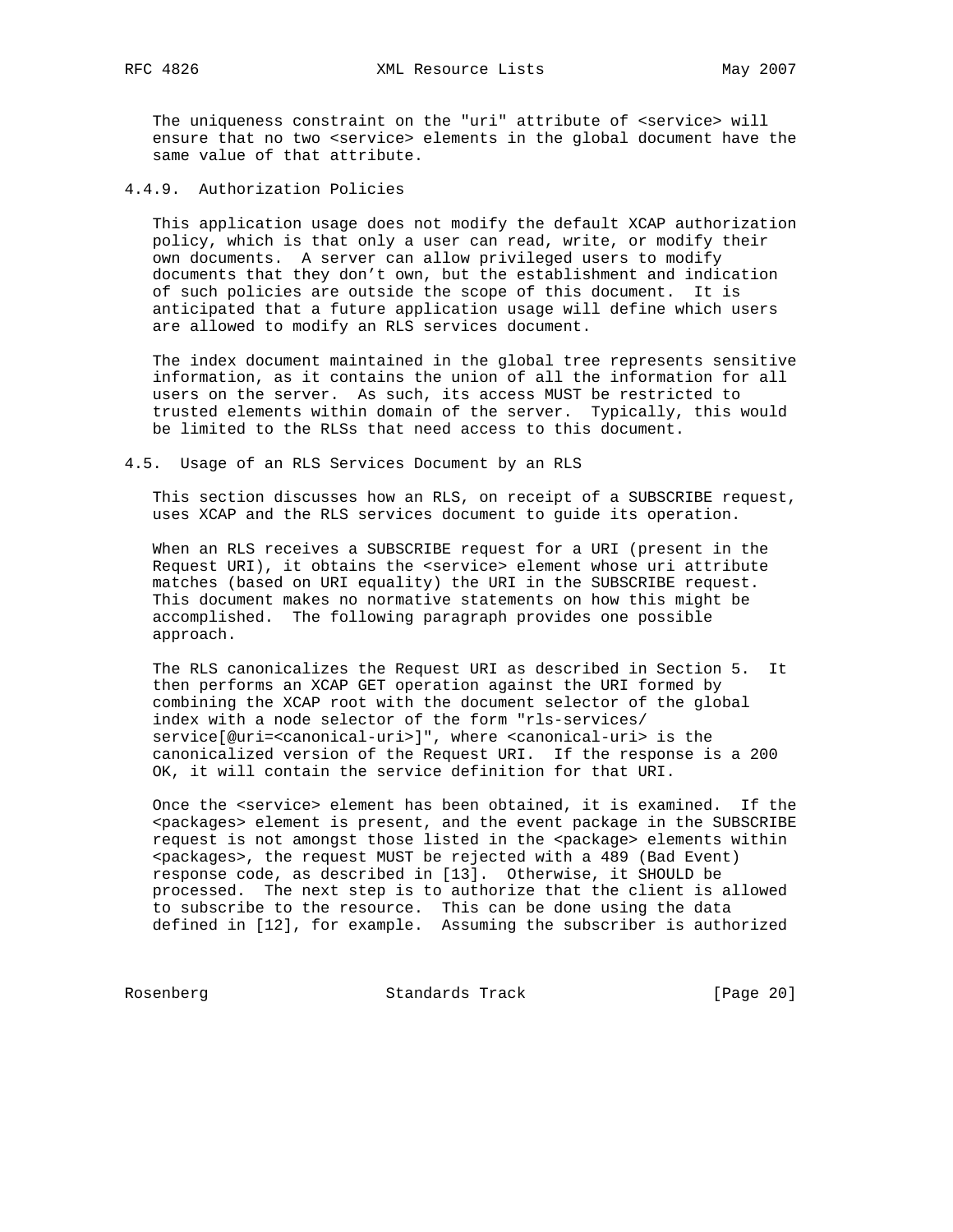to subscribe to that resource, the subscription is processed according to the procedures defined in [14]. This processing requires the RLS to compute a flat list of URIs that are to be subscribed to. If the <service> element had a <list> element, it is extracted. If the <service> element had a <resource-list> element, its URI content is dereferenced. The result should be a <list> element. If it is not, the request SHOULD be rejected with a 502 (Bad Gateway). Otherwise, that <list> element is extracted.

 At this point, the RLS has a <list> element in its possession. The next step is to obtain a flat list of URIs from this element. To do that, it traverses the tree of elements rooted in the <list> element. Before traversal begins, the RLS initializes two lists: the "flat list", which will contain the flat list of the URI after traversal, and the "traversed list", which contains a list of HTTP URIs in <external> elements that have already been visited. Both lists are initially empty. Next, tree traversal begins. A server can use any tree-traversal ordering it likes, such as depth-first search or breadth-first search. The processing at each element in the tree depends on the name of the element:

- o If the element is <entry>, the URI in the "uri" attribute of the element is added to the flat list if it is not already present (based on case-sensitive string equality) in that list, and the URI scheme represents one that can be used to service subscriptions, such as SIP [4] and pres [15].
- o If the element is an <entry-ref>, the relative path reference making up the value of the "ref" attribute is resolved into an absolute URI. This is done using the procedures defined in Section 5.2 of RFC 3986 [7], using the XCAP root of the RLS services document as the base URI. This absolute URI is resolved. If the result is not a 200 OK containing a <entry> element, the SUBSCRIBE request SHOULD be rejected with a 502 (Bad Gateway). Otherwise, the <entry> element returned is processed as described in the previous step.
- o If the element is an <external> element, the absolute URI making up the value of the "anchor" attribute of the element is examined. If the URI is on the traversed list, the server MUST cease traversing the tree, and SHOULD reject the SUBSCRIBE request with a 502 (Bad Gateway). If the URI is not on the traversed list, the server adds the URI to the traversed list, and dereferences the URI. If the result is not a 200 OK containing a <list> element, the SUBSCRIBE request SHOULD be rejected with a 502 (Bad Gateway). Otherwise, the RLS replaces the <external> element in its local copy of the tree with the <list> element that was returned, and tree traversal continues.

Rosenberg Standards Track [Page 21]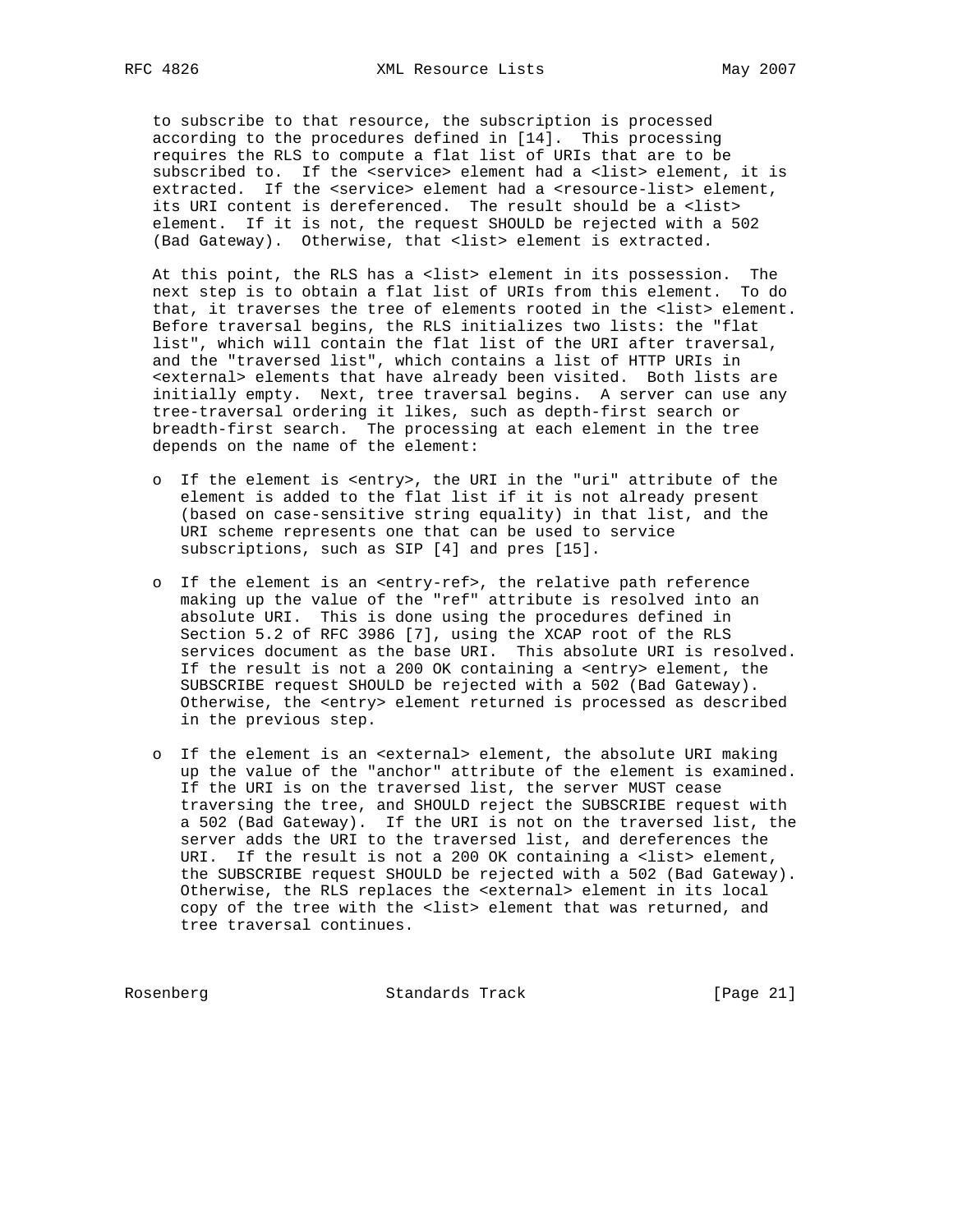Because the <external> element is used to dynamically construct the tree, there is a possibility of recursive evaluation of references. The traversed list is used to prevent this from happening.

 Once the tree has been traversed, the RLS can create virtual subscriptions to each URI in the flat list, as defined in [14]. In the processing steps outlined above, when an <entry-ref> or <external> element contains a reference that cannot be resolved, failing the request is at SHOULD strength. In some cases, an RLS may provide better service by creating virtual subscriptions to the URIs in the flat list that could be obtained, omitting those that could not. Only in those cases should the SHOULD recommendation be ignored.

5. SIP URI Canonicalization

 This section provides a technique for URI canonicalization. This canonicalization produces a URI that, in most cases, is equal to the original URI (where equality is based on the URI comparison rules in RFC 3261). Furthermore, the canonicalized URI will usually be lexically equivalent to the canonicalized version of any other URI equal to the original.

To canonicalize the URI, the following steps are followed:

- 1. First, the domain part of the URI is converted into all lowercase, and any tokens (such as "user" or "transport" or "udp") are converted to all lowercase.
- 2. Secondly, any percent-encoding in the URI for characters which do not need to be percent-encoded is removed. A character needs to be percent-encoded when it is not permitted in that part of the URI based on the grammar for that part of the URI. For example, if a SIP URI is sip:%6aoe%20smith@example.com, it is changed to sip:joe%20smith@example.com. In the original URI, the character 'j' was percent-encoded. This is allowed, but not required, since the grammar allows a 'j' to appear in the user part. As a result, it appears as 'j' after this step of canonicalization.
- 3. Thirdly, any URI parameters are reordered so that they appear in lexical order based on parameter name. The ordering of a character is determined by the US-ASCII numerical value of that character, with smaller numbers coming first. Parameters are ordered with the leftmost character as most significant. For parameters that contain only letters, this is equivalent to an alphabetical ordering.

Rosenberg Standards Track [Page 22]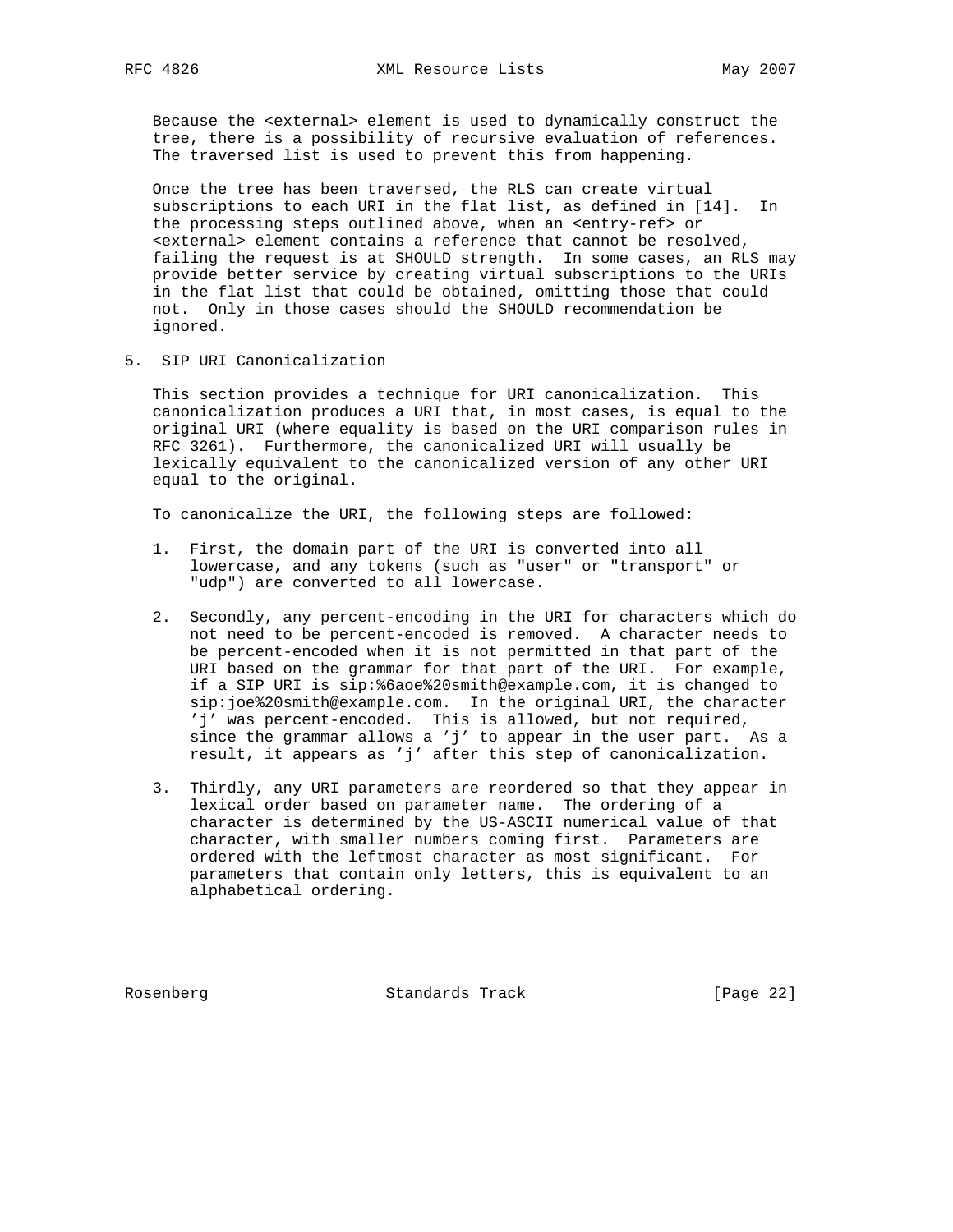4. Finally, any header parameters are discarded. This canonicalized URI is used instead of the original URI.

 If two URIs, A and B, are functionally equal (meaning that they are equal according to the URI comparison rules in RFC 3261), their canonicalized URIs are equal under case-sensitive string comparison if the following are true:

- o Neither URI contains header parameters.
- o If one of the URI contains a URI parameter not defined in RFC 3261, the other does as well.
- 6. Extensibility

 Resource-lists and RLS services documents are meant to be extended. An extension takes place by defining a new set of elements in a new namespace, governed by a new schema. Every extension MUST have an appropriate XML namespace assigned to it. The XML namespace of the extension MUST be different from the namespaces defined in this specification. The extension MUST NOT change the syntax or semantics of the schemas defined in this document. All XML tags and attributes that are part of the extension MUST be appropriately qualified so as to place them within that namespace.

 This specification defines explicit places where new elements or attributes from an extension can be placed. These are explicitly indicated in the schemas by the <any> and <anyAttribute> elements. Extensions to this specification MUST specify where their elements can be placed within the document.

 As a result, a document that contains extensions will require multiple schemas in order to determine its validity: a schema defined in this document, along with those defined by extensions present in the document. Because extensions occur by adding new elements and attributes governed by new schemas, the schemas defined in this document are fixed and would only be changed by a revision to this specification. Such a revision, should it take place, would endeavor to allow documents compliant to the previous schema to remain compliant to the new one. As a result, the schemas defined here don't provide explicit schema versions, as this is not expected to be needed.

Rosenberg Standards Track [Page 23]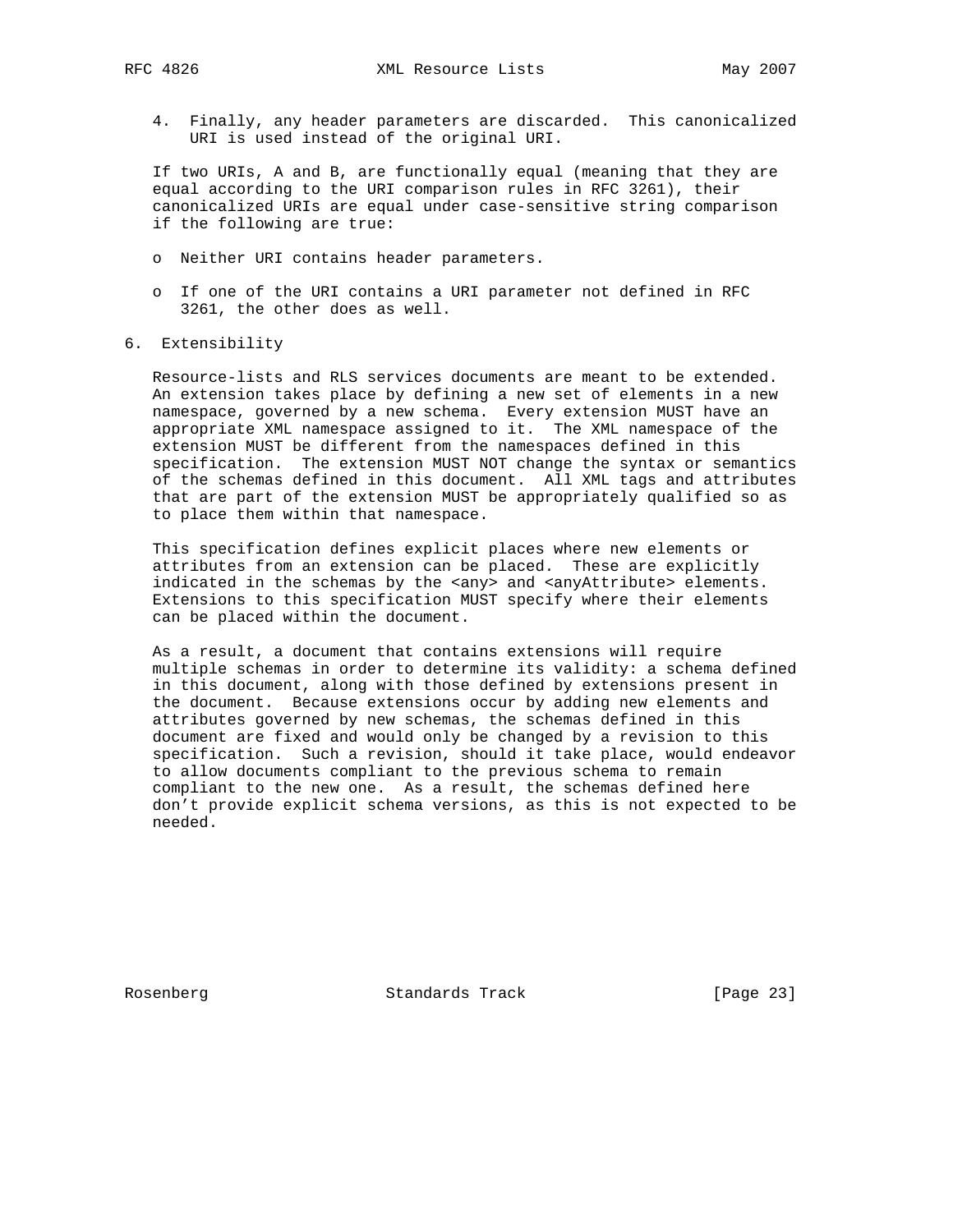7. Security Considerations

 The information contained in rls-services and resource-lists documents are particularly sensitive. It represents the principle set of people with whom a user would like to communicate. As a result, clients SHOULD use TLS when contacting servers in order to fetch this information. Note that this does not represent a change in requirement strength from XCAP.

8. IANA Considerations

 There are several IANA considerations associated with this specification.

8.1. XCAP Application Unique IDs

 This section registers two new XCAP Application Unique IDs (AUIDs) according to the IANA procedures defined in [10].

8.1.1. resource-lists

Name of the AUID: resource-lists

- Description: A resource lists application is any application that needs access to a list of resources, identified by a URI, to which operations, such as subscriptions, can be applied.
- 8.1.2. rls-services

Name of the AUID: rls-services

 Description: A Resource List Server (RLS) services application is a Session Initiation Protocol (SIP) application whereby a server receives SIP SUBSCRIBE requests for resource, and generates subscriptions towards a resource list.

Rosenberg Standards Track [Page 24]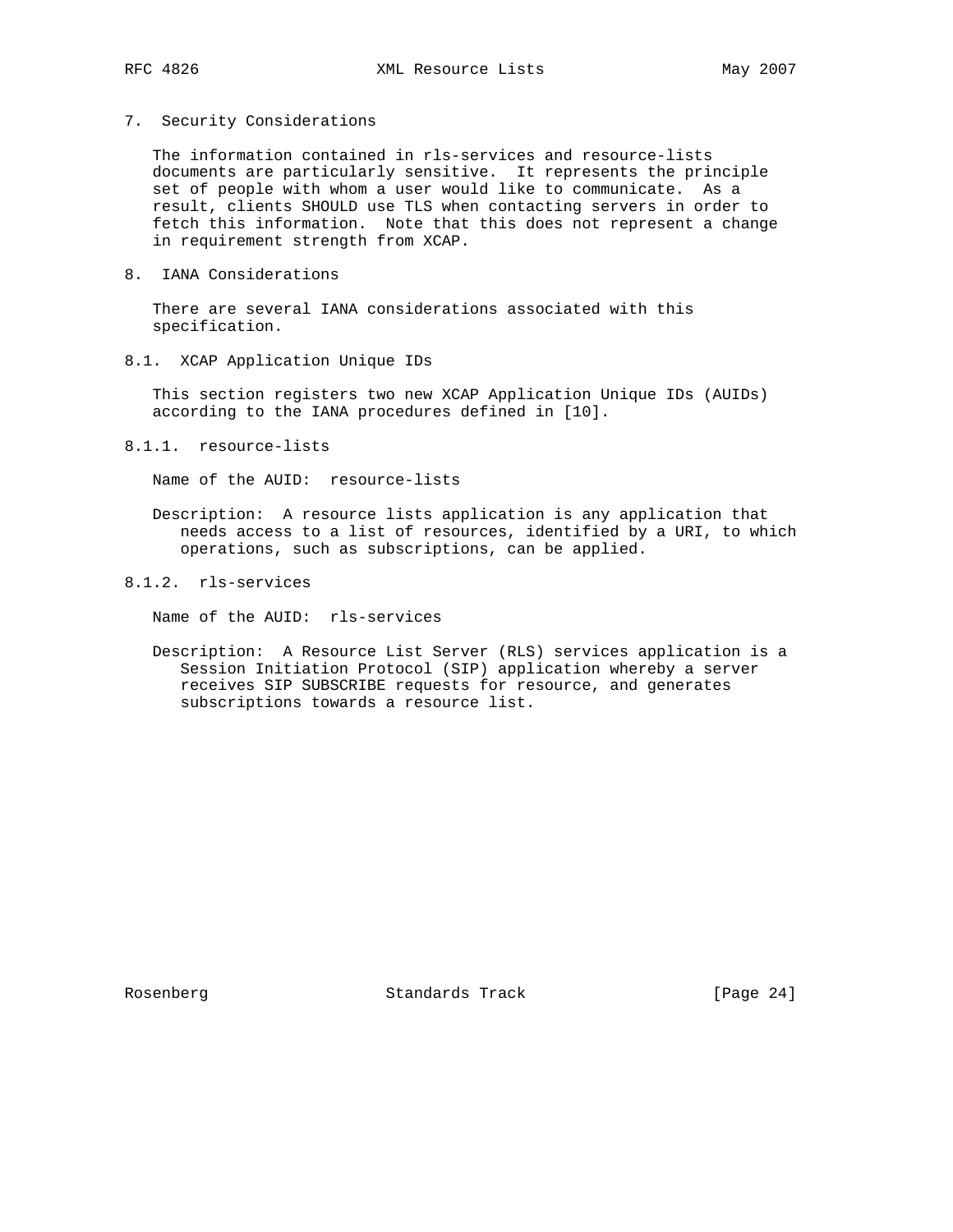8.2. MIME Type Registrations

 This specification requests the registration of two new MIME types according to the procedures of RFC 4288 [9] and guidelines in RFC 3023 [5].

8.2.1. application/resource-lists+xml

MIME media type name: application

MIME subtype name: resource-lists+xml

Mandatory parameters: none

- Optional parameters: Same as charset parameter application/xml as specified in RFC 3023 [5].
- Encoding considerations: Same as encoding considerations of application/xml as specified in RFC 3023 [5].

 Security considerations: See Section 10 of RFC 3023 [5] and Section 7 of RFC 4826.

Interoperability considerations: none

Published specification: RFC 4826

 Applications that use this media type: This document type has been used to support subscriptions to lists of users [14] for SIP-based presence [11].

Additional Information:

Magic Number: none

File Extension: .rl

Macintosh file type code: "TEXT"

 Personal and email address for further information: Jonathan Rosenberg, jdrosen@jdrosen.net

Intended usage: COMMON

Author/Change controller: The IETF.

Rosenberg Standards Track [Page 25]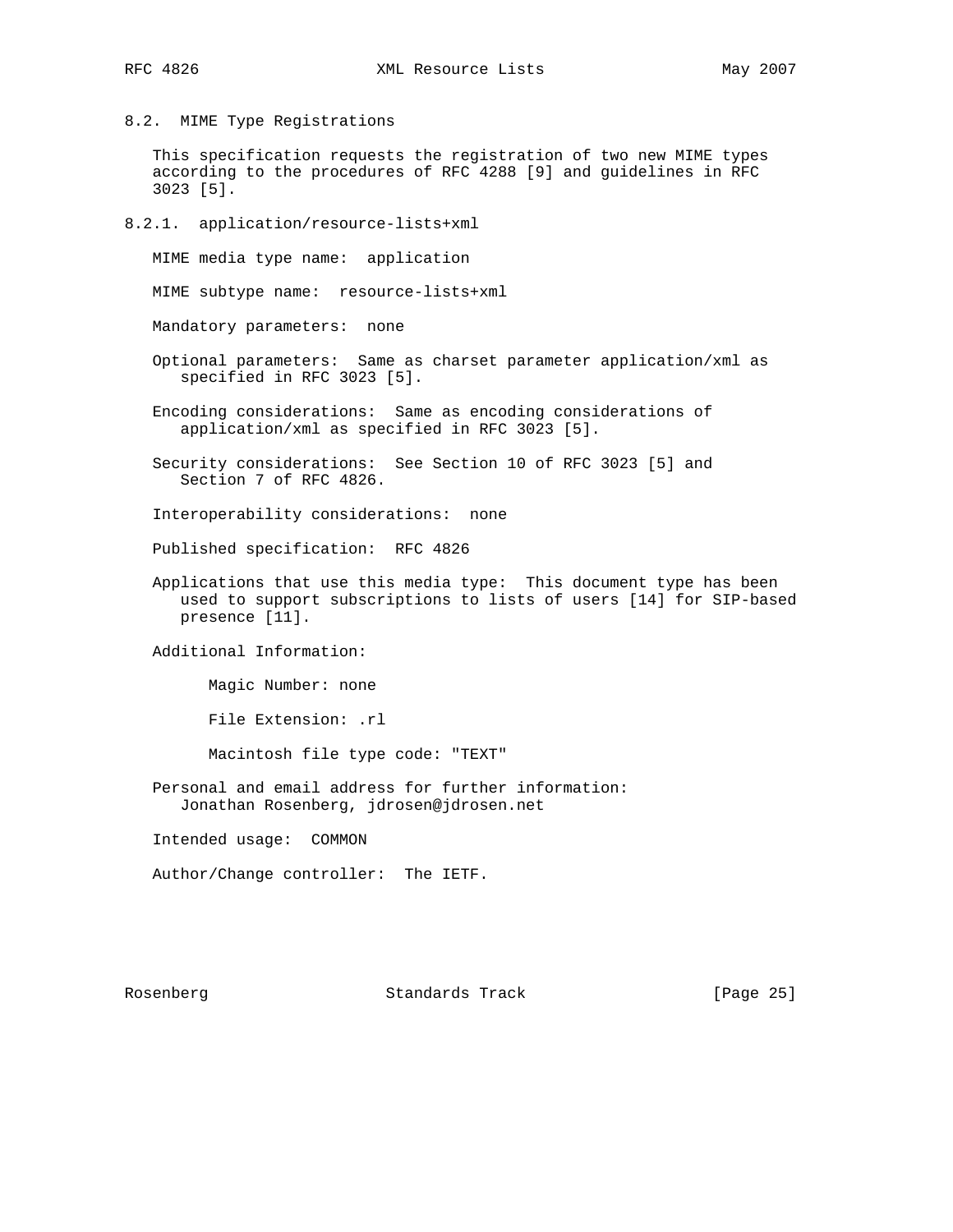8.2.2. application/rls-services+xml MIME media type name: application MIME subtype name: rls-services+xml Mandatory parameters: none Optional parameters: Same as charset parameter application/xml as specified in RFC 3023 [5]. Encoding considerations: Same as encoding considerations of application/xml as specified in RFC 3023 [5]. Security considerations: See Section 10 of RFC 3023 [5] and Section 7 of RFC 4826. Interoperability considerations: none Published specification: RFC 4826 Applications that use this media type: This document type has been used to support subscriptions to lists of users [14] for SIP-based presence [11]. Additional Information: Magic Number: none File Extension: .rs Macintosh file type code: "TEXT" Personal and email address for further information: Jonathan Rosenberg, jdrosen@jdrosen.net Intended usage: COMMON

Author/Change controller: The IETF.

Rosenberg Standards Track [Page 26]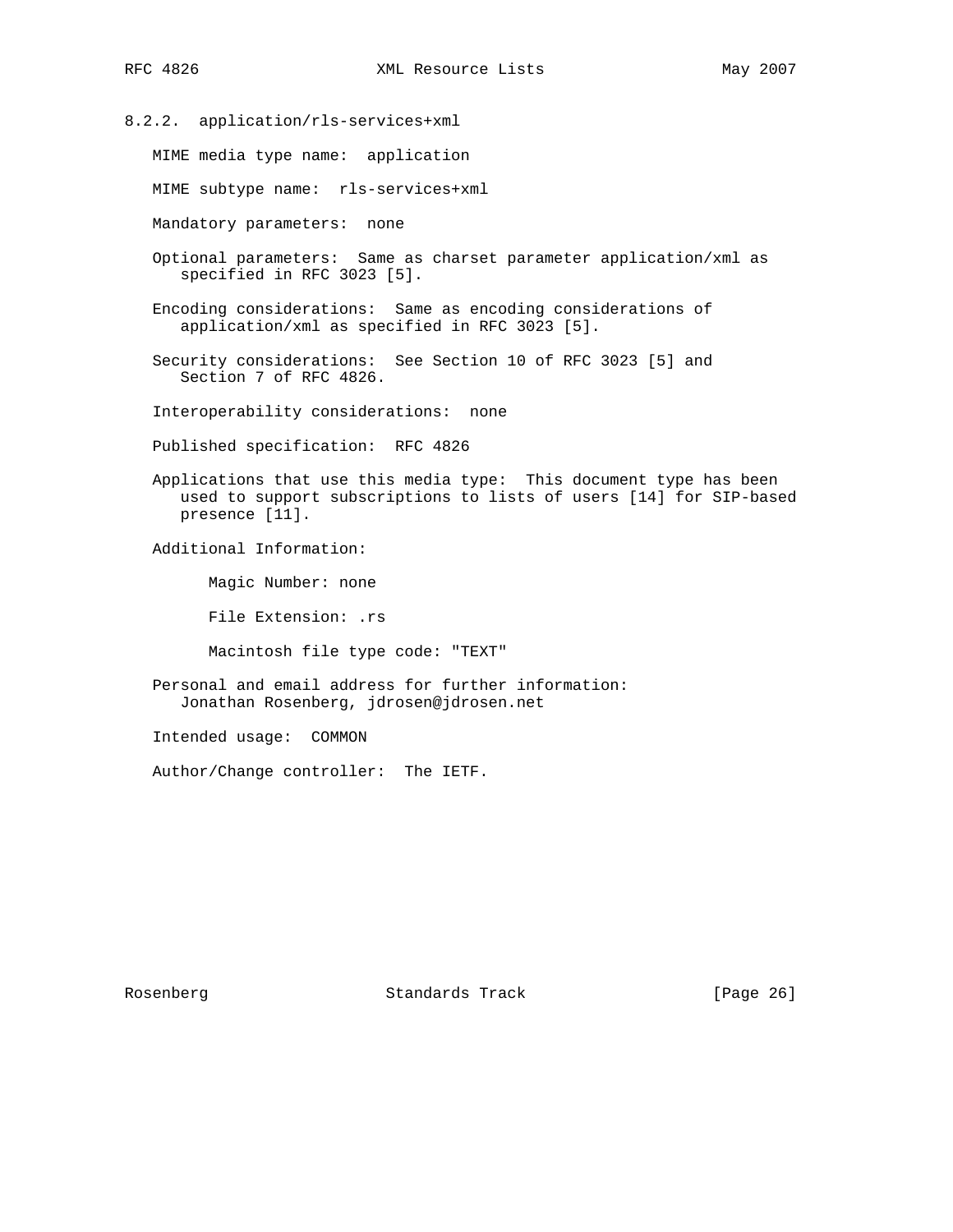8.3. URN Sub-Namespace Registrations

 This section registers two new XML namespaces, as per the guidelines in RFC 3688 [8].

8.3.1. urn:ietf:params:xml:ns:resource-lists

 URI: The URI for this namespace is urn:ietf:params:xml:ns:resource-lists.

 Registrant Contact: IETF, SIMPLE working group, (simple@ietf.org), Jonathan Rosenberg (jdrosen@jdrosen.net).

#### XML:

```
 BEGIN
<?xml version="1.0"?>
<!DOCTYPE html PUBLIC "-//W3C//DTD XHTML Basic 1.0//EN"
   "http://www.w3.org/TR/xhtml-basic/xhtml-basic10.dtd">
<html xmlns="http://www.w3.org/1999/xhtml">
<head>
  <meta http-equiv="content-type"
     content="text/html;charset=iso-8859-1"/>
  <title>Resource Lists Namespace</title>
</head>
<body>
  <h1>Namespace for Resource Lists</h1>
  <h2>urn:ietf:params:xml:ns:resource-lists</h2>
  <p>See <a href="http://www.rfc-editor.org/rfc/rfc4826.txt">
     RFC4826</a>.</p>
</body>
</html>
END
```
Rosenberg Standards Track [Page 27]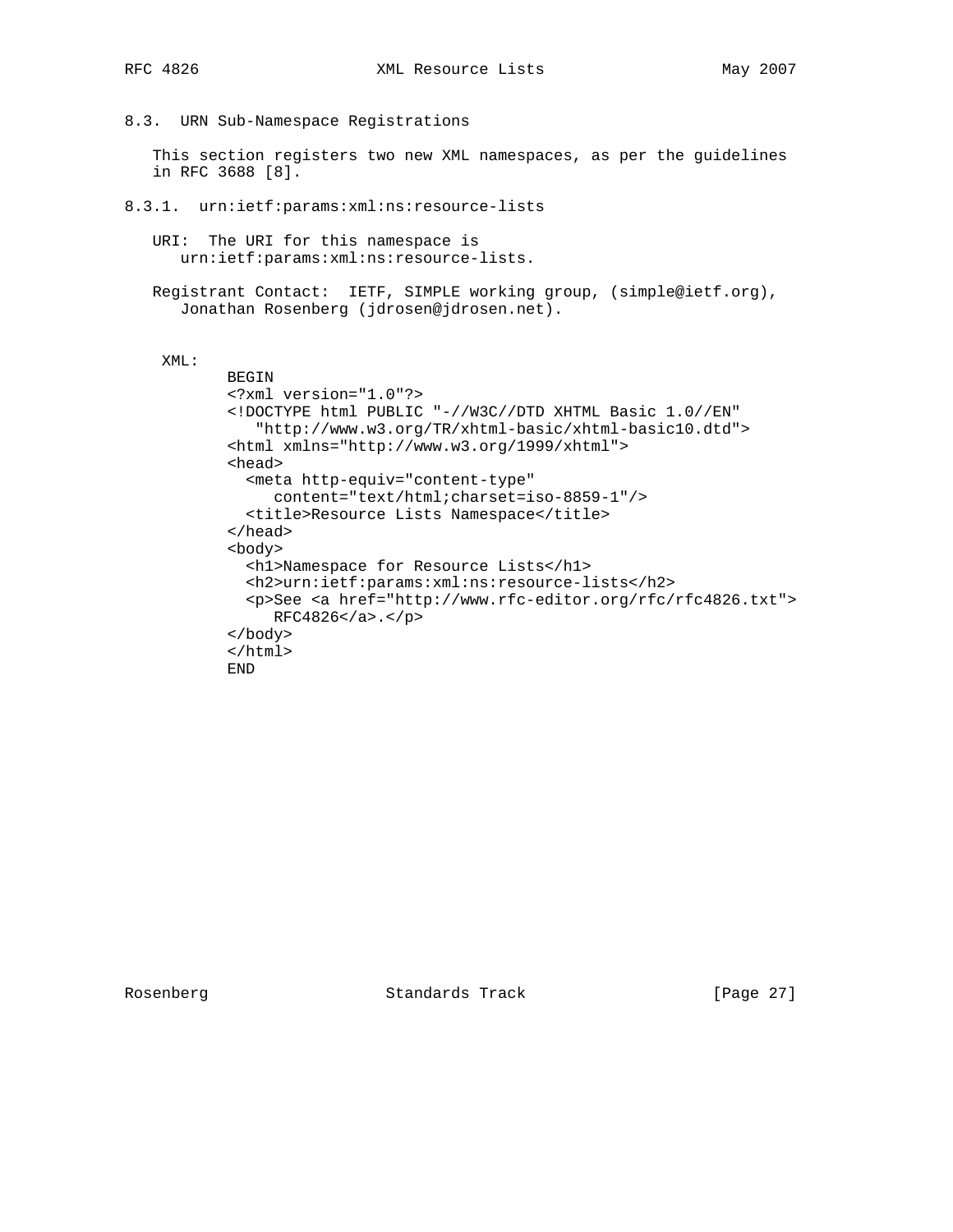```
8.3.2. urn:ietf:params:xml:ns:rls-services
```
 URI: The URI for this namespace is urn:ietf:params:xml:ns:rls-services.

 Registrant Contact: IETF, SIMPLE working group, (simple@ietf.org), Jonathan Rosenberg (jdrosen@jdrosen.net).

### XML:

```
 BEGIN
<?xml version="1.0"?>
<!DOCTYPE html PUBLIC "-//W3C//DTD XHTML Basic 1.0//EN"
   "http://www.w3.org/TR/xhtml-basic/xhtml-basic10.dtd">
<html xmlns="http://www.w3.org/1999/xhtml">
<head>
  <meta http-equiv="content-type"
     content="text/html;charset=iso-8859-1"/>
  <title>Resource List Server (RLS) Services Namespace</title>
</head>
<body>
  <h1>Namespace for Resource List Server (RLS) Services</h1>
  <h2>urn:ietf:params:xml:ns:rls-services</h2>
  <p>See <a href="http://www.rfc-editor.org/rfc/rfc4826.txt">
     RFC4826</a>.</p>
</body>
</html>
END
```
8.4. Schema Registrations

This section registers two XML schemas per the procedures in [8].

8.4.1. urn:ietf:params:xml:schema:resource-lists

URI: urn:ietf:params:xml:schema:resource-lists

 Registrant Contact: IETF, SIMPLE working group, (simple@ietf.org), Jonathan Rosenberg (jdrosen@jdrosen.net).

 The XML for this schema can be found as the sole content of Section 3.2.

Rosenberg Standards Track [Page 28]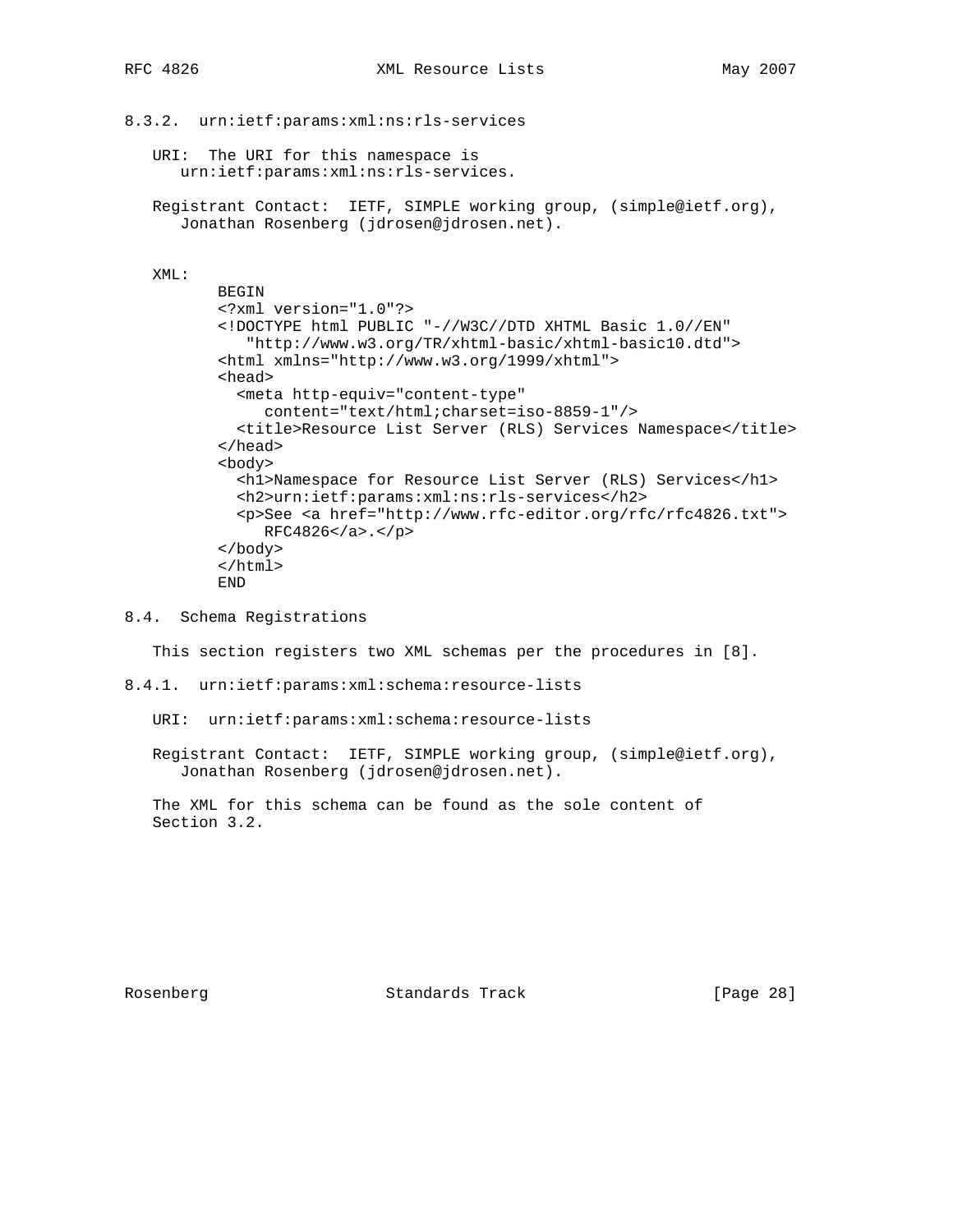- 
- 8.4.2. urn:ietf:params:xml:schema:rls-services
	- URI: urn:ietf:params:xml:schema:rls-services

 Registrant Contact: IETF, SIMPLE working group, (simple@ietf.org), Jonathan Rosenberg (jdrosen@jdrosen.net).

 The XML for this schema can be found as the sole content of Section 4.2.

9. Acknowledgements

 The authors would like to thank Hisham Khartabil, Jari Urpalainen, and Spencer Dawkins for their comments and input. Thanks to Ted Hardie for his encouragement and support of this work.

- 10. References
- 10.1. Normative References
	- [1] Bradner, S., "Key words for use in RFCs to Indicate Requirement Levels", BCP 14, RFC 2119, March 1997.
	- [2] Paoli, J., Maler, E., Bray, T., and C. Sperberg-McQueen, "Extensible Markup Language (XML) 1.0 (Second Edition)", World Wide Web Consortium FirstEdition REC-xml-20001006, October 2000, <http://www.w3.org/TR/2000/REC-xml-20001006>.
	- [3] Moats, R., "URN Syntax", RFC 2141, May 1997.
	- [4] Rosenberg, J., Schulzrinne, H., Camarillo, G., Johnston, A., Peterson, J., Sparks, R., Handley, M., and E. Schooler, "SIP: Session Initiation Protocol", RFC 3261, June 2002.
	- [5] Murata, M., St. Laurent, S., and D. Kohn, "XML Media Types", RFC 3023, January 2001.
	- [6] Moats, R., "A URN Namespace for IETF Documents", RFC 2648, August 1999.
	- [7] Berners-Lee, T., Fielding, R., and L. Masinter, "Uniform Resource Identifier (URI): Generic Syntax", STD 66, RFC 3986, January 2005.
	- [8] Mealling, M., "The IETF XML Registry", BCP 81, RFC 3688, January 2004.

Rosenberg Standards Track [Page 29]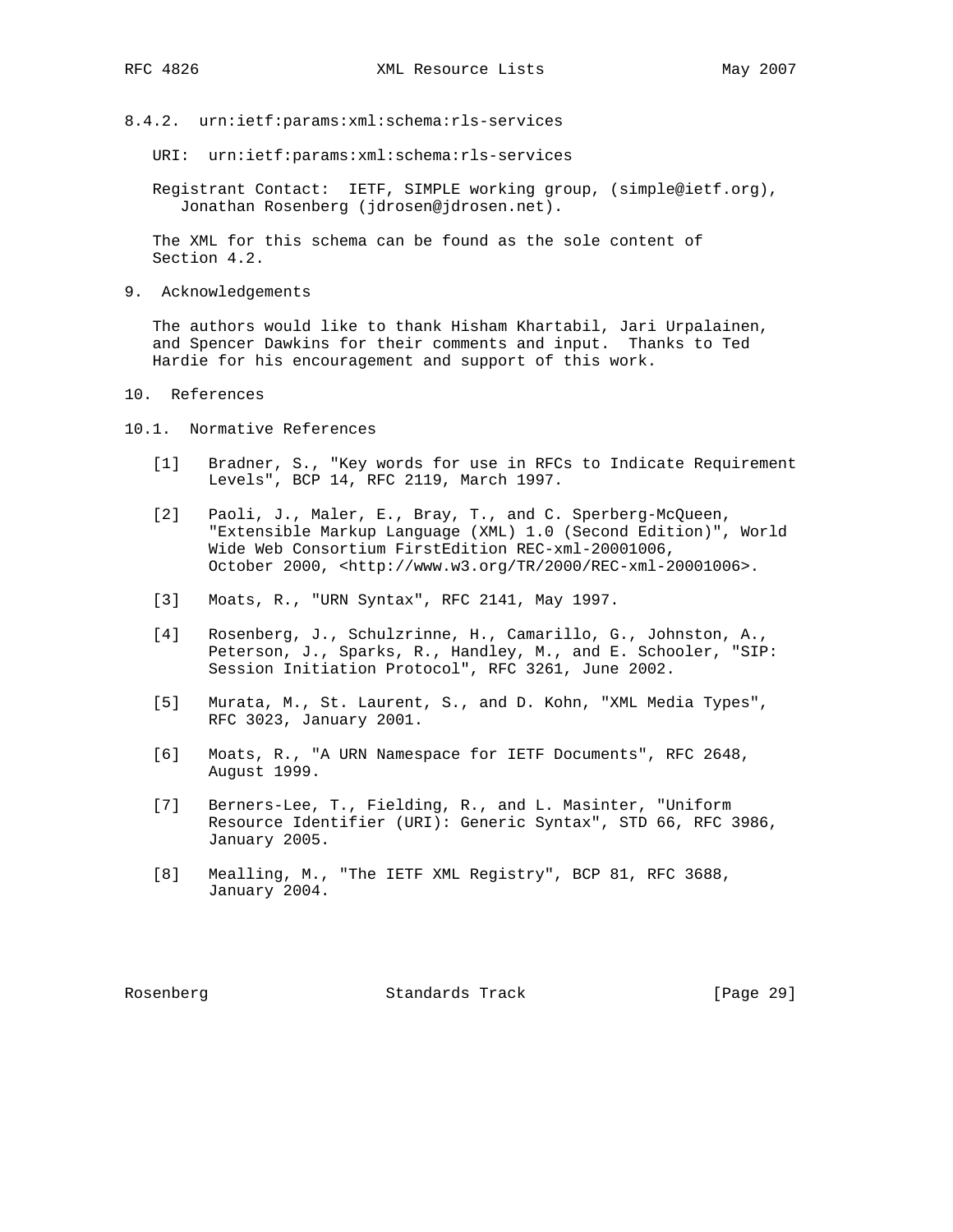- [9] Freed, N. and J. Klensin, "Media Type Specifications and Registration Procedures", BCP 13, RFC 4288, December 2005.
- [10] Rosenberg, J., "The Extensible Markup Language (XML) Configuration Access Protocol (XCAP)", RFC 4825, May 2007.

10.2. Informative References

- [11] Rosenberg, J., "A Presence Event Package for the Session Initiation Protocol (SIP)", RFC 3856, August 2004.
- [12] Rosenberg, J., "Presence Authorization Rules", Work in Progress, October 2006.
- [13] Roach, A., "Session Initiation Protocol (SIP)-Specific Event Notification", RFC 3265, June 2002.
- [14] Roach, A., Rosenberg, J., and B. Campbell, "A Session Initiation Protocol (SIP) Event Notification Extension for Resource Lists", RFC 4662, January 2005.
- [15] Peterson, J., "Common Profile for Presence (CPP)", RFC 3859, August 2004.

Author's Address

 Jonathan Rosenberg Cisco Edison, NJ US EMail: jdrosen@cisco.com

URI: http://www.jdrosen.net

Rosenberg Standards Track [Page 30]